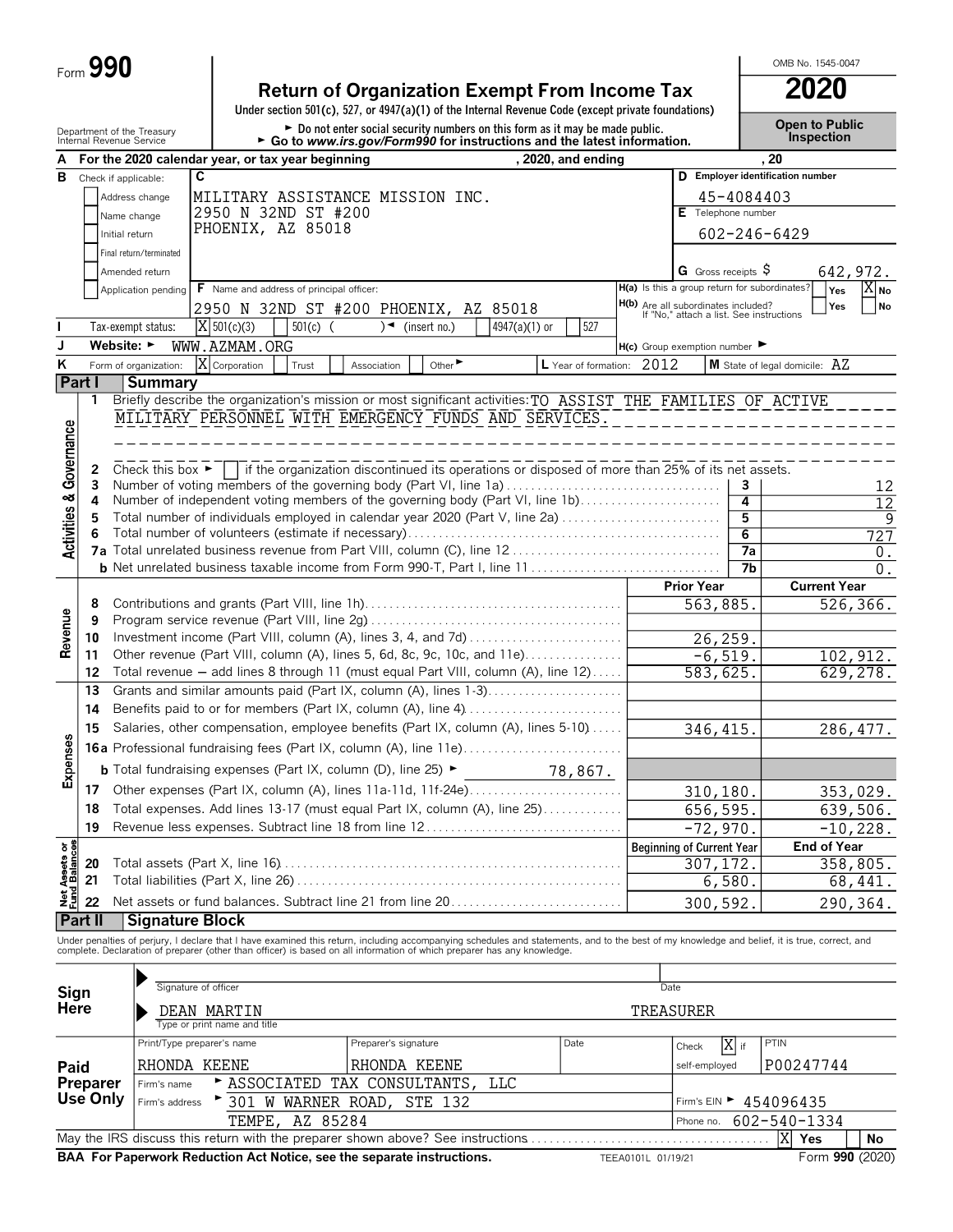|                 | Form 990 (2020) |                                                         |                           |  | MILITARY ASSISTANCE MISSION INC.                        |          |                                                                                                                                                                                                                                                                                  |  |               |                          | 45-4084403 |                 |    | Page 2 |
|-----------------|-----------------|---------------------------------------------------------|---------------------------|--|---------------------------------------------------------|----------|----------------------------------------------------------------------------------------------------------------------------------------------------------------------------------------------------------------------------------------------------------------------------------|--|---------------|--------------------------|------------|-----------------|----|--------|
| <b>Part III</b> |                 |                                                         |                           |  | <b>Statement of Program Service Accomplishments</b>     |          |                                                                                                                                                                                                                                                                                  |  |               |                          |            |                 |    |        |
|                 |                 |                                                         |                           |  |                                                         |          | Check if Schedule O contains a response or note to any line in this Part III                                                                                                                                                                                                     |  |               |                          |            |                 |    |        |
| 1               |                 | Briefly describe the organization's mission:            |                           |  |                                                         |          |                                                                                                                                                                                                                                                                                  |  |               |                          |            |                 |    |        |
|                 |                 |                                                         |                           |  |                                                         |          | TO ASSIST THE FAMILIES OF ACTIVE MILITARY PERSONNEL WITH EMERGENCY FUNDS AND                                                                                                                                                                                                     |  |               |                          |            |                 |    |        |
|                 |                 | SERVICES.                                               |                           |  |                                                         |          |                                                                                                                                                                                                                                                                                  |  |               |                          |            |                 |    |        |
|                 |                 |                                                         |                           |  |                                                         |          |                                                                                                                                                                                                                                                                                  |  |               |                          |            |                 |    |        |
|                 |                 |                                                         |                           |  |                                                         |          | 2 Did the organization undertake any significant program services during the year which were not listed on the prior                                                                                                                                                             |  |               |                          |            |                 |    |        |
|                 |                 |                                                         |                           |  |                                                         |          |                                                                                                                                                                                                                                                                                  |  |               |                          |            | Yes             | ΙX | No     |
|                 |                 |                                                         |                           |  | If "Yes," describe these new services on Schedule O.    |          |                                                                                                                                                                                                                                                                                  |  |               |                          |            |                 |    |        |
| 3               |                 |                                                         |                           |  |                                                         |          | Did the organization cease conducting, or make significant changes in how it conducts, any program services?                                                                                                                                                                     |  |               |                          |            | Yes             | X  | No     |
|                 |                 | If "Yes," describe these changes on Schedule O.         |                           |  |                                                         |          |                                                                                                                                                                                                                                                                                  |  |               |                          |            |                 |    |        |
| 4               |                 |                                                         |                           |  | and revenue, if any, for each program service reported. |          | Describe the organization's program service accomplishments for each of its three largest program services, as measured by expenses.<br>Section 501(c)(3) and 501(c)(4) organizations are required to report the amount of grants and allocations to others, the total expenses, |  |               |                          |            |                 |    |        |
|                 |                 |                                                         |                           |  |                                                         |          |                                                                                                                                                                                                                                                                                  |  |               |                          |            |                 |    |        |
|                 | 4a (Code:       |                                                         | ) (Expenses \$            |  |                                                         |          | 505, 539. including grants of \$                                                                                                                                                                                                                                                 |  |               | ) (Revenue $\frac{1}{2}$ |            |                 |    |        |
|                 |                 |                                                         |                           |  |                                                         |          | TO ASSIST OVER 8,000 ACTIVE MILITARY PERSONNEL WITH EVERYDAY EXPENSES AND SERVICES.                                                                                                                                                                                              |  |               |                          |            |                 |    |        |
|                 |                 |                                                         |                           |  |                                                         |          | THE ORGANIZATION PROVIDES ONE TIME ASSISTANCE WITH EMERGENCY NEEDS FOR RENT,                                                                                                                                                                                                     |  |               |                          |            |                 |    |        |
|                 |                 |                                                         |                           |  | MORTGAGE, UTILITIES, AUTO EXPENSES AND FOOD.            |          |                                                                                                                                                                                                                                                                                  |  |               |                          |            |                 |    |        |
|                 |                 |                                                         |                           |  |                                                         |          |                                                                                                                                                                                                                                                                                  |  |               |                          |            |                 |    |        |
|                 |                 |                                                         |                           |  |                                                         |          |                                                                                                                                                                                                                                                                                  |  |               |                          |            |                 |    |        |
|                 |                 |                                                         |                           |  |                                                         |          |                                                                                                                                                                                                                                                                                  |  |               |                          |            |                 |    |        |
|                 |                 |                                                         |                           |  |                                                         |          |                                                                                                                                                                                                                                                                                  |  |               |                          |            |                 |    |        |
|                 |                 |                                                         |                           |  |                                                         |          |                                                                                                                                                                                                                                                                                  |  |               |                          |            |                 |    |        |
|                 |                 |                                                         |                           |  |                                                         |          |                                                                                                                                                                                                                                                                                  |  |               |                          |            |                 |    |        |
|                 |                 |                                                         |                           |  |                                                         |          |                                                                                                                                                                                                                                                                                  |  |               |                          |            |                 |    |        |
|                 |                 |                                                         |                           |  |                                                         |          |                                                                                                                                                                                                                                                                                  |  |               |                          |            |                 |    |        |
|                 |                 |                                                         |                           |  |                                                         |          |                                                                                                                                                                                                                                                                                  |  |               |                          |            |                 |    |        |
|                 | $4b$ (Code:     |                                                         | ) (Expenses $\frac{1}{2}$ |  |                                                         |          | including grants of $\frac{1}{5}$                                                                                                                                                                                                                                                |  |               | ) (Revenue \$            |            |                 |    |        |
|                 |                 |                                                         |                           |  |                                                         |          |                                                                                                                                                                                                                                                                                  |  |               |                          |            |                 |    |        |
|                 |                 |                                                         |                           |  |                                                         |          |                                                                                                                                                                                                                                                                                  |  |               |                          |            |                 |    |        |
|                 |                 |                                                         |                           |  |                                                         |          |                                                                                                                                                                                                                                                                                  |  |               |                          |            |                 |    |        |
|                 |                 |                                                         |                           |  |                                                         |          |                                                                                                                                                                                                                                                                                  |  |               |                          |            |                 |    |        |
|                 |                 |                                                         |                           |  |                                                         |          |                                                                                                                                                                                                                                                                                  |  |               |                          |            |                 |    |        |
|                 |                 |                                                         |                           |  |                                                         |          |                                                                                                                                                                                                                                                                                  |  |               |                          |            |                 |    |        |
|                 |                 |                                                         |                           |  |                                                         |          |                                                                                                                                                                                                                                                                                  |  |               |                          |            |                 |    |        |
|                 |                 |                                                         |                           |  |                                                         |          |                                                                                                                                                                                                                                                                                  |  |               |                          |            |                 |    |        |
|                 |                 |                                                         |                           |  |                                                         |          |                                                                                                                                                                                                                                                                                  |  |               |                          |            |                 |    |        |
|                 |                 |                                                         |                           |  |                                                         |          |                                                                                                                                                                                                                                                                                  |  |               |                          |            |                 |    |        |
|                 |                 |                                                         |                           |  |                                                         |          |                                                                                                                                                                                                                                                                                  |  |               |                          |            |                 |    |        |
|                 | 4c (Code:       |                                                         | ) (Expenses \$            |  |                                                         |          | including grants of $\phi$                                                                                                                                                                                                                                                       |  |               | ) (Revenue \$            |            |                 |    |        |
|                 |                 |                                                         |                           |  |                                                         |          |                                                                                                                                                                                                                                                                                  |  |               |                          |            |                 |    |        |
|                 |                 |                                                         |                           |  |                                                         |          |                                                                                                                                                                                                                                                                                  |  |               |                          |            |                 |    |        |
|                 |                 |                                                         |                           |  |                                                         |          |                                                                                                                                                                                                                                                                                  |  |               |                          |            |                 |    |        |
|                 |                 |                                                         |                           |  |                                                         |          |                                                                                                                                                                                                                                                                                  |  |               |                          |            |                 |    |        |
|                 |                 |                                                         |                           |  |                                                         |          |                                                                                                                                                                                                                                                                                  |  |               |                          |            |                 |    |        |
|                 |                 |                                                         |                           |  |                                                         |          |                                                                                                                                                                                                                                                                                  |  |               |                          |            |                 |    |        |
|                 |                 |                                                         |                           |  |                                                         |          |                                                                                                                                                                                                                                                                                  |  |               |                          |            |                 |    |        |
|                 |                 |                                                         |                           |  |                                                         |          |                                                                                                                                                                                                                                                                                  |  |               |                          |            |                 |    |        |
|                 |                 |                                                         |                           |  |                                                         |          |                                                                                                                                                                                                                                                                                  |  |               |                          |            |                 |    |        |
|                 |                 |                                                         |                           |  |                                                         |          |                                                                                                                                                                                                                                                                                  |  |               |                          |            |                 |    |        |
|                 |                 |                                                         |                           |  |                                                         |          |                                                                                                                                                                                                                                                                                  |  |               |                          |            |                 |    |        |
|                 |                 |                                                         |                           |  |                                                         |          |                                                                                                                                                                                                                                                                                  |  |               |                          |            |                 |    |        |
|                 |                 | (Expenses                                               | \$                        |  | 4d Other program services (Describe on Schedule O.)     |          |                                                                                                                                                                                                                                                                                  |  |               |                          |            |                 |    |        |
|                 |                 | 4e Total program service expenses $\blacktriangleright$ |                           |  | including grants of $\frac{1}{5}$                       | 505,539. |                                                                                                                                                                                                                                                                                  |  | ) (Revenue \$ |                          |            |                 |    |        |
| <b>BAA</b>      |                 |                                                         |                           |  |                                                         |          | TEEA0102L 10/07/20                                                                                                                                                                                                                                                               |  |               |                          |            | Form 990 (2020) |    |        |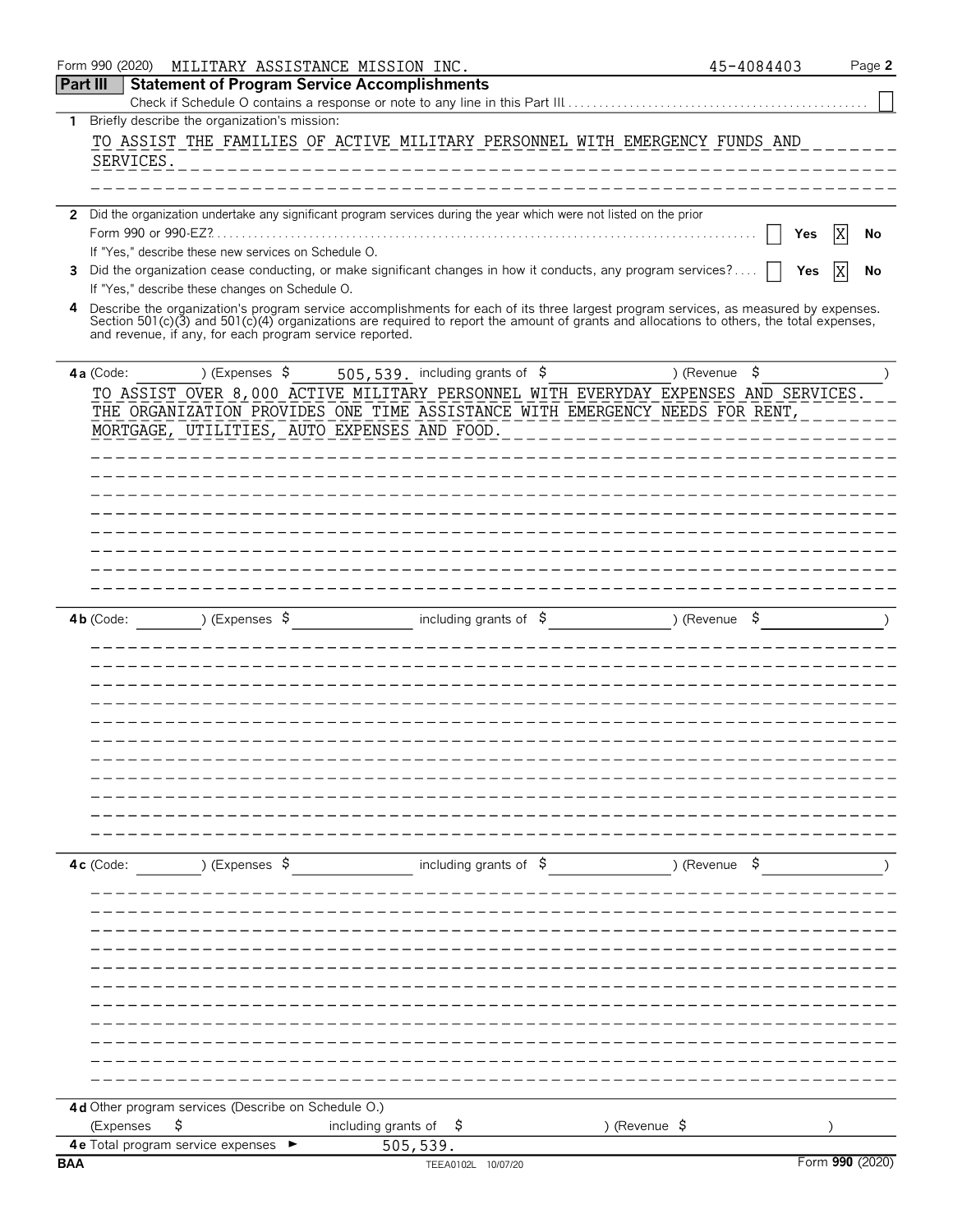Form 990 (2020) MILITARY ASSISTANCE MISSION INC.  $45-4084403$  Page 3 MILITARY ASSISTANCE MISSION INC. 45-4084403

|            | <b>Checklist of Required Schedules</b><br><b>Part IV</b>                                                                                                                                                                                            |                 |            |                 |
|------------|-----------------------------------------------------------------------------------------------------------------------------------------------------------------------------------------------------------------------------------------------------|-----------------|------------|-----------------|
| 1.         | Is the organization described in section 501(c)(3) or 4947(a)(1) (other than a private foundation)? If 'Yes,' complete                                                                                                                              |                 | <b>Yes</b> | No              |
|            |                                                                                                                                                                                                                                                     | 1.              | X          |                 |
| 2<br>3     | Is the organization required to complete Schedule B, Schedule of Contributors See instructions?<br>Did the organization engage in direct or indirect political campaign activities on behalf of or in opposition to candidates                      | $\overline{2}$  | X          |                 |
| 4          |                                                                                                                                                                                                                                                     | 3               |            | X               |
|            | Section 501(c)(3) organizations. Did the organization engage in lobbying activities, or have a section 501(h) election in effect during the tax year? If 'Yes,' complete Schedule C, Part II                                                        | 4               |            | Χ               |
| 5          | Is the organization a section 501(c)(4), 501(c)(5), or 501(c)(6) organization that receives membership dues, assessments, or similar amounts as defined in Revenue Procedure 98-19? If 'Yes,' complete Schedule C, Part III                         | 5               |            | Χ               |
| 6          | Did the organization maintain any donor advised funds or any similar funds or accounts for which donors have the right to provide advice on the distribution or investment of amounts in such funds or accounts? If 'Yes,' com                      | 6               |            | X               |
| 7          | Did the organization receive or hold a conservation easement, including easements to preserve open space, the                                                                                                                                       | 7               |            | Χ               |
| 8          | Did the organization maintain collections of works of art, historical treasures, or other similar assets? If 'Yes,'                                                                                                                                 | 8               |            | X               |
| 9          | Did the organization report an amount in Part X, line 21, for escrow or custodial account liability, serve as a custodian<br>for amounts not listed in Part X; or provide credit counseling, debt management, credit repair, or debt negotiation    | 9               |            | Χ               |
|            | 10 Did the organization, directly or through a related organization, hold assets in donor-restricted endowments                                                                                                                                     | 10              |            | X               |
|            | 11 If the organization's answer to any of the following questions is 'Yes', then complete Schedule D, Parts VI, VII, VIII, IX,<br>or X as applicable.                                                                                               |                 |            |                 |
|            | a Did the organization report an amount for land, buildings, and equipment in Part X, line 10? If 'Yes,' complete Schedule                                                                                                                          | 11 a            | X          |                 |
|            | <b>b</b> Did the organization report an amount for investments – other securities in Part X, line 12, that is 5% or more of its total                                                                                                               | 11 <sub>b</sub> |            | X               |
|            | c Did the organization report an amount for investments - program related in Part X, line 13, that is 5% or more of its total                                                                                                                       | 11c             |            | X               |
|            | d Did the organization report an amount for other assets in Part X, line 15, that is 5% or more of its total assets reported                                                                                                                        | 11d             |            | X               |
|            | e Did the organization report an amount for other liabilities in Part X, line 25? If 'Yes,' complete Schedule D, Part X                                                                                                                             | 11e             | X          |                 |
|            | f Did the organization's separate or consolidated financial statements for the tax year include a footnote that addresses<br>the organization's liability for uncertain tax positions under FIN 48 (ASC 740)? If 'Yes,' complete Schedule D, Part X | 11f             |            | X               |
|            | 12 a Did the organization obtain separate, independent audited financial statements for the tax year? If 'Yes,' complete                                                                                                                            | 12a             |            | Χ               |
|            | <b>b</b> Was the organization included in consolidated, independent audited financial statements for the tax year? If 'Yes,' and if the organization answered 'No' to line 12a, then completing Schedule D, Parts XI and XII is opt                 | 12 <sub>b</sub> |            | Χ               |
|            |                                                                                                                                                                                                                                                     | 13              |            | X               |
|            |                                                                                                                                                                                                                                                     | 14a             |            | X               |
|            | <b>b</b> Did the organization have aggregate revenues or expenses of more than \$10,000 from grantmaking, fundraising,<br>business, investment, and program service activities outside the United States, or aggregate foreign investments valued   | 14b             |            | X               |
| 15.        | Did the organization report on Part IX, column (A), line 3, more than \$5,000 of grants or other assistance to or for any                                                                                                                           | 15              |            | X               |
| 16         | Did the organization report on Part IX, column (A), line 3, more than \$5,000 of aggregate grants or other assistance to<br>or for foreign individuals? If 'Yes,' complete Schedule F, Parts III and IV                                             | 16              |            | X               |
|            | 17 Did the organization report a total of more than \$15,000 of expenses for professional fundraising services on Part IX,                                                                                                                          | 17              |            | Χ               |
| 18         |                                                                                                                                                                                                                                                     | 18              | Χ          |                 |
|            | 19 Did the organization report more than \$15,000 of gross income from gaming activities on Part VIII, line 9a? If 'Yes,'                                                                                                                           | 19              |            | Χ               |
|            |                                                                                                                                                                                                                                                     | <b>20a</b>      |            | X               |
|            | <b>b</b> If 'Yes' to line 20a, did the organization attach a copy of its audited financial statements to this return?                                                                                                                               | 20 <sub>b</sub> |            |                 |
| 21         | Did the organization report more than \$5,000 of grants or other assistance to any domestic organization or                                                                                                                                         | 21              |            | X               |
| <b>BAA</b> | TEEA0103L 10/07/20                                                                                                                                                                                                                                  |                 |            | Form 990 (2020) |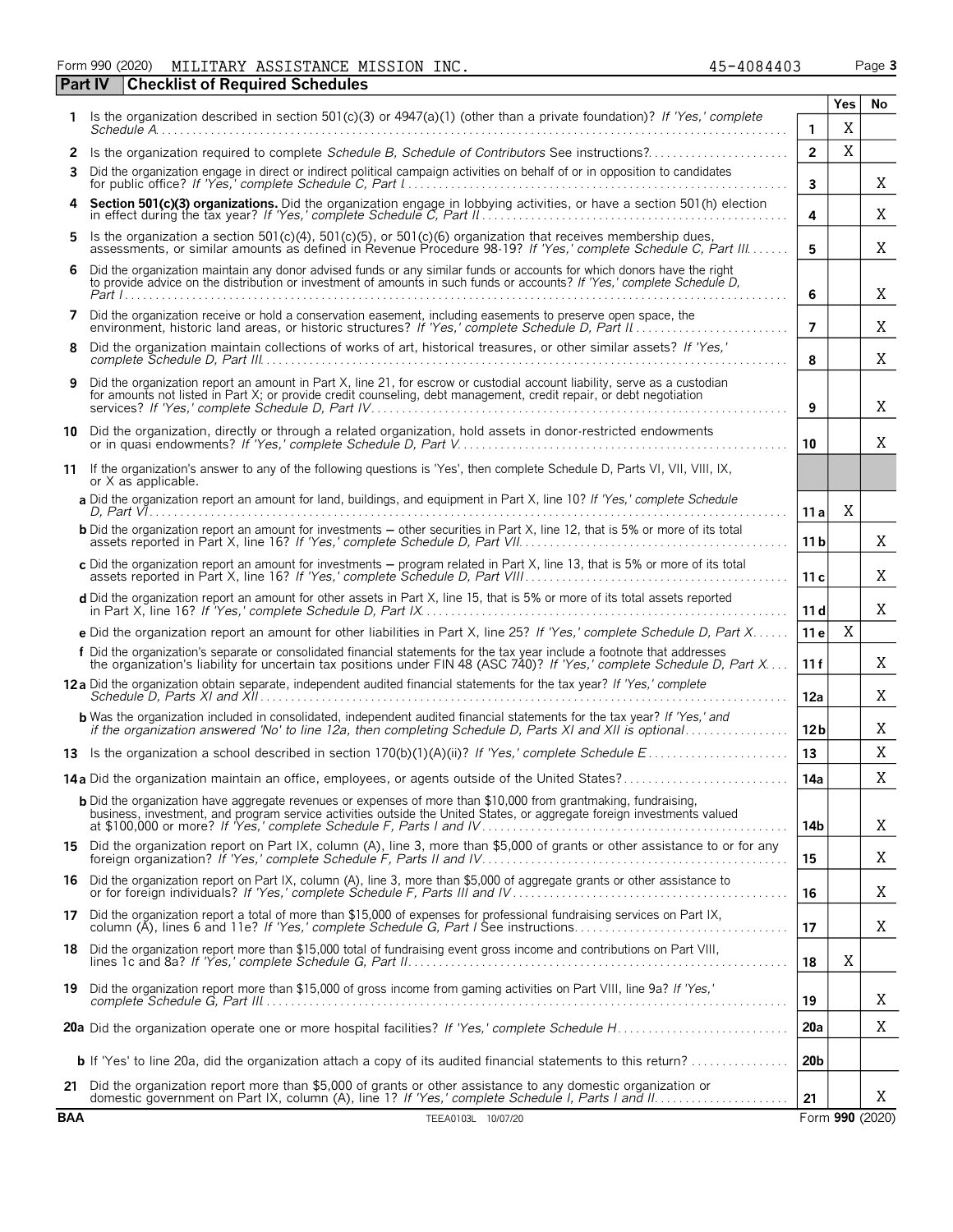Form 990 (2020) MILITARY ASSISTANCE MISSION INC.  $45-4084403$  Page 4 MILITARY ASSISTANCE MISSION INC. 45-4084403

|            | <b>Part IV</b> | <b>Checklist of Required Schedules</b> (continued)                                                                                                                                                                                                                                                                                                                                                                                                                                                                                                                                                                                                                  |                 |            |                       |
|------------|----------------|---------------------------------------------------------------------------------------------------------------------------------------------------------------------------------------------------------------------------------------------------------------------------------------------------------------------------------------------------------------------------------------------------------------------------------------------------------------------------------------------------------------------------------------------------------------------------------------------------------------------------------------------------------------------|-----------------|------------|-----------------------|
|            |                |                                                                                                                                                                                                                                                                                                                                                                                                                                                                                                                                                                                                                                                                     |                 | <b>Yes</b> | No                    |
|            |                | 22 Did the organization report more than \$5,000 of grants or other assistance to or for domestic individuals on Part IX,                                                                                                                                                                                                                                                                                                                                                                                                                                                                                                                                           | 22              |            | X                     |
|            |                | 23 Did the organization answer 'Yes' to Part VII, Section A, line 3, 4, or 5 about compensation of the organization's current<br>and former officers, directors, trustees, key employees, and highest compensated employees? If 'Yes,' complete                                                                                                                                                                                                                                                                                                                                                                                                                     | 23              |            | X                     |
|            |                | 24 a Did the organization have a tax-exempt bond issue with an outstanding principal amount of more than \$100,000 as of<br>the last day of the year, that was issued after December 31, 2002? If 'Yes,' answer lines 24b through 24d and                                                                                                                                                                                                                                                                                                                                                                                                                           | 24a             |            | X                     |
|            |                | <b>b</b> Did the organization invest any proceeds of tax-exempt bonds beyond a temporary period exception?                                                                                                                                                                                                                                                                                                                                                                                                                                                                                                                                                          | 24b             |            |                       |
|            |                | c Did the organization maintain an escrow account other than a refunding escrow at any time during the year to defease                                                                                                                                                                                                                                                                                                                                                                                                                                                                                                                                              | 24c             |            |                       |
|            |                | d Did the organization act as an 'on behalf of' issuer for bonds outstanding at any time during the year?                                                                                                                                                                                                                                                                                                                                                                                                                                                                                                                                                           | 24d             |            |                       |
|            |                | 25 a Section 501(c)(3), 501(c)(4), and 501(c)(29) organizations. Did the organization engage in an excess benefit                                                                                                                                                                                                                                                                                                                                                                                                                                                                                                                                                   | 25a             |            | X                     |
|            |                | b Is the organization aware that it engaged in an excess benefit transaction with a disqualified person in a prior year, and<br>that the transaction has not been reported on any of the organization's prior Forms 990 or 990-EZ? If 'Yes,' complete<br>Schedule L. Part $l_1, \ldots, l_n, \ldots, l_n, \ldots, l_n, \ldots, l_n, \ldots, l_n, \ldots, l_n, \ldots, l_n, \ldots, l_n, \ldots, l_n, \ldots, l_n, \ldots, l_n, \ldots, l_n, \ldots, l_n, \ldots, l_n, \ldots, l_n, \ldots, l_n, \ldots, l_n, \ldots, l_n, \ldots, l_n, \ldots, l_n, \ldots, l_n, \ldots, l_n, \ldots, l_n, \ldots, l_n, \ldots, l_n, \ldots, l_n, \ldots, l_n, \ldots, l_n, \ldots$ | 25b             |            | X                     |
|            |                | 26 Did the organization report any amount on Part X, line 5 or 22, for receivables from or payables to any current or former officer, director, trustee, key employee, creator or founder, substantial contributor, or 35% con<br>or family member of any of these persons? If 'Yes,' complete Schedule L, Part II                                                                                                                                                                                                                                                                                                                                                  | 26              |            | X                     |
| 27         |                | Did the organization provide a grant or other assistance to any current or former officer, director, trustee, key<br>employee, creator or founder, substantial contributor or employee thereof, a grant selection committee<br>member, or to a 35% controlled entity (including an employee thereof) or family member of any of these                                                                                                                                                                                                                                                                                                                               | 27              |            | X                     |
|            |                | 28 Was the organization a party to a business transaction with one of the following parties (see Schedule L, Part IV<br>instructions, for applicable filing thresholds, conditions, and exceptions):                                                                                                                                                                                                                                                                                                                                                                                                                                                                |                 |            |                       |
|            |                | a A current or former officer, director, trustee, key employee, creator or founder, or substantial contributor? If                                                                                                                                                                                                                                                                                                                                                                                                                                                                                                                                                  | 28a             |            | Χ                     |
|            |                |                                                                                                                                                                                                                                                                                                                                                                                                                                                                                                                                                                                                                                                                     | 28 <sub>b</sub> |            | X                     |
|            |                | c A 35% controlled entity of one or more individuals and/or organizations described in lines 28a or 28b? If                                                                                                                                                                                                                                                                                                                                                                                                                                                                                                                                                         | 28 <sub>c</sub> |            | X                     |
| 29         |                | Did the organization receive more than \$25,000 in non-cash contributions? If 'Yes,' complete Schedule M                                                                                                                                                                                                                                                                                                                                                                                                                                                                                                                                                            | 29              | Χ          |                       |
| 30         |                | Did the organization receive contributions of art, historical treasures, or other similar assets, or qualified conservation                                                                                                                                                                                                                                                                                                                                                                                                                                                                                                                                         | 30              |            | Χ                     |
| 31         |                | Did the organization liquidate, terminate, or dissolve and cease operations? If 'Yes,' complete Schedule N, Part I                                                                                                                                                                                                                                                                                                                                                                                                                                                                                                                                                  | 31              |            | $\overline{\text{X}}$ |
|            |                | 32 Did the organization sell, exchange, dispose of, or transfer more than 25% of its net assets? If 'Yes,' complete                                                                                                                                                                                                                                                                                                                                                                                                                                                                                                                                                 | 32              |            | Χ                     |
|            |                | 33 Did the organization own 100% of an entity disregarded as separate from the organization under Requlations sections                                                                                                                                                                                                                                                                                                                                                                                                                                                                                                                                              | 33              |            | Χ                     |
|            |                | 34 Was the organization related to any tax-exempt or taxable entity? If 'Yes,' complete Schedule R, Part II, III, or IV,                                                                                                                                                                                                                                                                                                                                                                                                                                                                                                                                            | 34              |            | Χ                     |
|            |                |                                                                                                                                                                                                                                                                                                                                                                                                                                                                                                                                                                                                                                                                     | 35a             |            | $\overline{\text{X}}$ |
|            |                | b If 'Yes' to line 35a, did the organization receive any payment from or engage in any transaction with a controlled<br>entity within the meaning of section 512(b)(13)? If 'Yes,' complete Schedule R, Part V, line 2                                                                                                                                                                                                                                                                                                                                                                                                                                              | 35 <sub>b</sub> |            |                       |
|            |                | 36 Section 501(c)(3) organizations. Did the organization make any transfers to an exempt non-charitable related                                                                                                                                                                                                                                                                                                                                                                                                                                                                                                                                                     | 36              |            | Χ                     |
|            |                | 37 Did the organization conduct more than 5% of its activities through an entity that is not a related organization and that is treated as a partnership for federal income tax purposes? If 'Yes,' complete Schedule R, Part                                                                                                                                                                                                                                                                                                                                                                                                                                       | 37              |            | Χ                     |
|            |                | 38 Did the organization complete Schedule O and provide explanations in Schedule O for Part VI, lines 11b and 19?                                                                                                                                                                                                                                                                                                                                                                                                                                                                                                                                                   | 38              | X          |                       |
|            |                | Part V Statements Regarding Other IRS Filings and Tax Compliance                                                                                                                                                                                                                                                                                                                                                                                                                                                                                                                                                                                                    |                 |            |                       |
|            |                |                                                                                                                                                                                                                                                                                                                                                                                                                                                                                                                                                                                                                                                                     |                 |            |                       |
|            |                |                                                                                                                                                                                                                                                                                                                                                                                                                                                                                                                                                                                                                                                                     |                 | Yes l      | No                    |
|            |                | 0<br><b>b</b> Enter the number of Forms W-2G included in line 1a. Enter -0- if not applicable<br>1 <sub>b</sub><br>$\Omega$                                                                                                                                                                                                                                                                                                                                                                                                                                                                                                                                         |                 |            |                       |
|            |                |                                                                                                                                                                                                                                                                                                                                                                                                                                                                                                                                                                                                                                                                     |                 |            |                       |
|            |                |                                                                                                                                                                                                                                                                                                                                                                                                                                                                                                                                                                                                                                                                     | 1 <sub>c</sub>  |            |                       |
| <b>BAA</b> |                | TEEA0104L 10/07/20                                                                                                                                                                                                                                                                                                                                                                                                                                                                                                                                                                                                                                                  |                 |            | Form 990 (2020)       |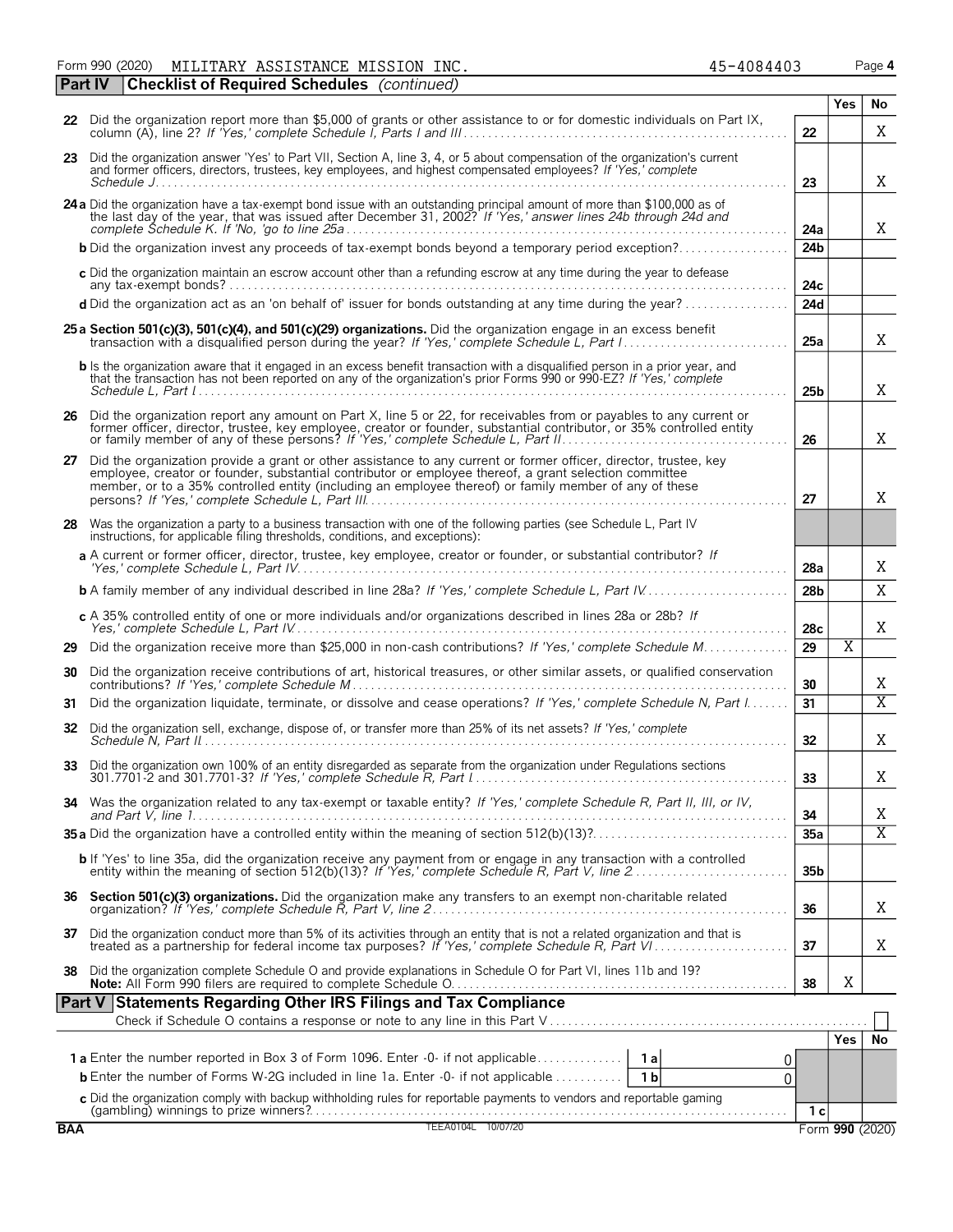|               | Form 990 (2020)<br>MILITARY ASSISTANCE MISSION INC.<br>45-4084403                                                                                                                                                              |                 |            | Page 5                  |
|---------------|--------------------------------------------------------------------------------------------------------------------------------------------------------------------------------------------------------------------------------|-----------------|------------|-------------------------|
| <b>Part V</b> | Statements Regarding Other IRS Filings and Tax Compliance (continued)                                                                                                                                                          |                 |            |                         |
|               |                                                                                                                                                                                                                                |                 | <b>Yes</b> | No                      |
|               |                                                                                                                                                                                                                                |                 |            |                         |
|               | 2a Enter the number of employees reported on Form W-3, Transmittal of Wage and Tax Statements, filed for the calendar year ending with or within the year covered by this return<br>2a<br>9                                    |                 |            |                         |
|               | <b>b</b> If at least one is reported on line 2a, did the organization file all required federal employment tax returns?                                                                                                        | 2 <sub>b</sub>  |            | X                       |
|               | Note: If the sum of lines 1a and 2a is greater than 250, you may be required to e-file (see instructions)                                                                                                                      |                 |            |                         |
|               | 3a Did the organization have unrelated business gross income of \$1,000 or more during the year?                                                                                                                               | 3a              |            | Χ                       |
|               |                                                                                                                                                                                                                                | 3 <sub>b</sub>  |            |                         |
|               | 4 a At any time during the calendar year, did the organization have an interest in, or a signature or other authority over, a financial account in a foreign country (such as a bank account, securities account, or other fin | 4a              |            | Χ                       |
|               | <b>b</b> If 'Yes,' enter the name of the foreign country                                                                                                                                                                       |                 |            |                         |
|               | See instructions for filing requirements for FinCEN Form 114, Report of Foreign Bank and Financial Accounts (FBAR).                                                                                                            |                 |            |                         |
|               | <b>5a</b> Was the organization a party to a prohibited tax shelter transaction at any time during the tax year?                                                                                                                | 5a              |            | $\overline{X}$          |
|               | <b>b</b> Did any taxable party notify the organization that it was or is a party to a prohibited tax shelter transaction?                                                                                                      | 5 <sub>b</sub>  |            | $\overline{X}$          |
|               |                                                                                                                                                                                                                                | 5с              |            |                         |
|               | 6 a Does the organization have annual gross receipts that are normally greater than \$100,000, and did the organization solicit any contributions that were not tax deductible as charitable contributions?                    | 6a              |            | Χ                       |
|               | b If 'Yes,' did the organization include with every solicitation an express statement that such contributions or gifts were                                                                                                    | 6b              |            |                         |
|               | Organizations that may receive deductible contributions under section 170(c).                                                                                                                                                  |                 |            |                         |
|               | a Did the organization receive a payment in excess of \$75 made partly as a contribution and partly for goods and                                                                                                              |                 |            |                         |
|               |                                                                                                                                                                                                                                | <b>7a</b>       |            | X                       |
|               | <b>b</b> If 'Yes,' did the organization notify the donor of the value of the goods or services provided?                                                                                                                       | 7 <sub>b</sub>  |            |                         |
|               | c Did the organization sell, exchange, or otherwise dispose of tangible personal property for which it was required to file                                                                                                    |                 |            |                         |
|               |                                                                                                                                                                                                                                | 7 с             |            | Χ                       |
|               | - 7 d                                                                                                                                                                                                                          |                 |            |                         |
|               | e Did the organization receive any funds, directly or indirectly, to pay premiums on a personal benefit contract?                                                                                                              | <b>7e</b>       |            | $\overline{X}$          |
|               | f Did the organization, during the year, pay premiums, directly or indirectly, on a personal benefit contract?                                                                                                                 | 7f              |            | $\overline{\text{X}}$   |
|               | q If the organization received a contribution of qualified intellectual property, did the organization file Form 8899                                                                                                          | 7g              |            |                         |
|               | h If the organization received a contribution of cars, boats, airplanes, or other vehicles, did the organization file a                                                                                                        |                 |            |                         |
|               | Sponsoring organizations maintaining donor advised funds. Did a donor advised fund maintained by the sponsoring                                                                                                                | 7 h             |            |                         |
|               |                                                                                                                                                                                                                                | 8               |            |                         |
| 9             | Sponsoring organizations maintaining donor advised funds.                                                                                                                                                                      |                 |            |                         |
|               |                                                                                                                                                                                                                                | 9a              |            |                         |
|               | <b>b</b> Did the sponsoring organization make a distribution to a donor, donor advisor, or related person?                                                                                                                     | 9 <sub>b</sub>  |            |                         |
| 10            | Section 501(c)(7) organizations. Enter:                                                                                                                                                                                        |                 |            |                         |
|               | a Initiation fees and capital contributions included on Part VIII, line 12<br>10 a                                                                                                                                             |                 |            |                         |
|               | <b>b</b> Gross receipts, included on Form 990, Part VIII, line 12, for public use of club facilities<br>10 <sub>b</sub>                                                                                                        |                 |            |                         |
|               | 11 Section 501(c)(12) organizations. Enter:                                                                                                                                                                                    |                 |            |                         |
|               | 11 a                                                                                                                                                                                                                           |                 |            |                         |
|               | <b>b</b> Gross income from other sources (Do not net amounts due or paid to other sources                                                                                                                                      |                 |            |                         |
|               | 11 <sub>b</sub>                                                                                                                                                                                                                |                 |            |                         |
|               | 12a Section 4947(a)(1) non-exempt charitable trusts. Is the organization filing Form 990 in lieu of Form 1041?                                                                                                                 | 12 a            |            |                         |
|               | <b>b</b> If 'Yes,' enter the amount of tax-exempt interest received or accrued during the year<br>12 <sub>b</sub>                                                                                                              |                 |            |                         |
|               | 13 Section 501(c)(29) qualified nonprofit health insurance issuers.                                                                                                                                                            |                 |            |                         |
|               |                                                                                                                                                                                                                                | 13a             |            |                         |
|               | Note: See the instructions for additional information the organization must report on Schedule O.                                                                                                                              |                 |            |                         |
|               | <b>b</b> Enter the amount of reserves the organization is required to maintain by the states in<br>13 <sub>b</sub>                                                                                                             |                 |            |                         |
|               | 13c                                                                                                                                                                                                                            |                 |            |                         |
|               | 14a Did the organization receive any payments for indoor tanning services during the tax year?                                                                                                                                 | 14 a            |            | $\overline{\mathrm{X}}$ |
|               | b If 'Yes,' has it filed a Form 720 to report these payments? If 'No,' provide an explanation on Schedule O                                                                                                                    | 14 <sub>b</sub> |            |                         |
|               | 15 Is the organization subject to the section 4960 tax on payment(s) of more than \$1,000,000 in remuneration or                                                                                                               |                 |            |                         |
|               |                                                                                                                                                                                                                                | 15              |            | Χ                       |
|               | If 'Yes,' see instructions and file Form 4720, Schedule N.                                                                                                                                                                     |                 |            |                         |
|               | 16 Is the organization an educational institution subject to the section 4968 excise tax on net investment income?                                                                                                             | 16              |            | Χ                       |
|               | If 'Yes,' complete Form 4720, Schedule O.                                                                                                                                                                                      |                 |            |                         |
| <b>BAA</b>    | TEEA0105L 10/07/20                                                                                                                                                                                                             |                 |            | Form 990 (2020)         |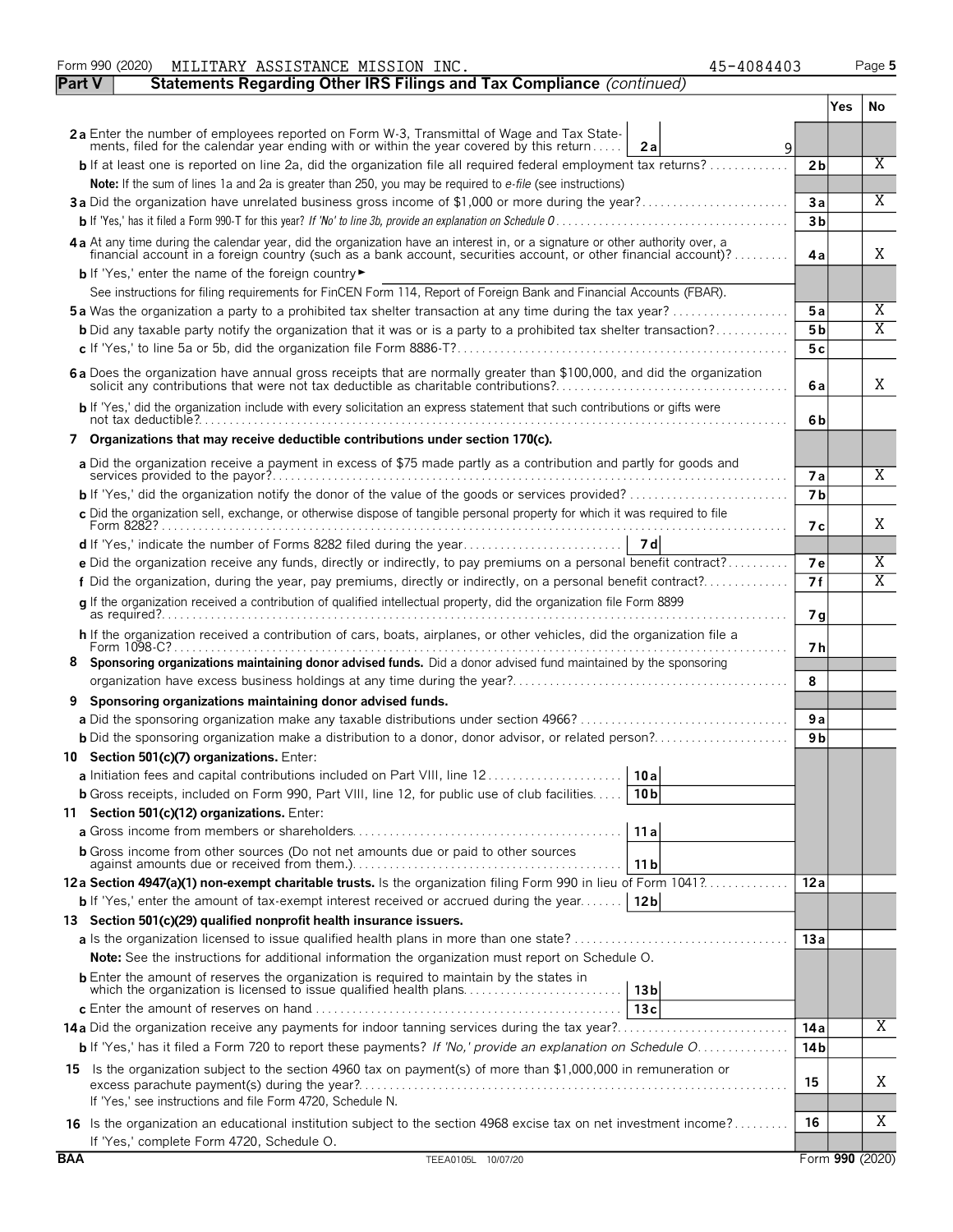| Part VI  | <b>Governance, Management, and Disclosure</b> For each 'Yes' response to lines 2 through 7b below, and for<br>a 'No' response to line 8a, 8b, or 10b below, describe the circumstances, processes, or changes on                                                                                                                         |                 |                |                                         |
|----------|------------------------------------------------------------------------------------------------------------------------------------------------------------------------------------------------------------------------------------------------------------------------------------------------------------------------------------------|-----------------|----------------|-----------------------------------------|
|          | Schedule O. See instructions.                                                                                                                                                                                                                                                                                                            |                 |                | X                                       |
|          | <b>Section A. Governing Body and Management</b>                                                                                                                                                                                                                                                                                          |                 |                |                                         |
|          |                                                                                                                                                                                                                                                                                                                                          |                 | Yes            | No                                      |
|          | <b>1a</b> Enter the number of voting members of the governing body at the end of the tax year <b>1a</b><br>12<br>If there are material differences in voting rights among members<br>of the governing body, or if the governing body delegated broad<br>authority to an executive committee or similar committee, explain on Schedule O. |                 |                |                                         |
|          | <b>b</b> Enter the number of voting members included on line 1a, above, who are independent   1b<br>12                                                                                                                                                                                                                                   |                 |                |                                         |
|          | 2 Did any officer, director, trustee, or key employee have a family relationship or a business relationship with any other                                                                                                                                                                                                               | $\overline{2}$  |                | $\overline{\mathrm{X}}$                 |
| 3        | Did the organization delegate control over management duties customarily performed by or under the direct supervision<br>of officers, directors, trustees, or key employees to a management company or other person?                                                                                                                     | 3               |                | Χ                                       |
|          | Did the organization make any significant changes to its governing documents                                                                                                                                                                                                                                                             |                 |                |                                         |
|          |                                                                                                                                                                                                                                                                                                                                          | 4               |                | Χ                                       |
|          | Did the organization become aware during the year of a significant diversion of the organization's assets?                                                                                                                                                                                                                               | 5<br>6          |                | $\overline{\text{X}}$<br>$\overline{X}$ |
|          | 7 a Did the organization have members, stockholders, or other persons who had the power to elect or appoint one or more                                                                                                                                                                                                                  | 7а              |                | X                                       |
|          | <b>b</b> Are any governance decisions of the organization reserved to (or subject to approval by) members,                                                                                                                                                                                                                               | 7 b             |                | Χ                                       |
| 8        | Did the organization contemporaneously document the meetings held or written actions undertaken during the year by<br>the following:                                                                                                                                                                                                     |                 |                |                                         |
|          |                                                                                                                                                                                                                                                                                                                                          | 8a<br>8b        |                | Χ<br>$\overline{X}$                     |
|          | 9 Is there any officer, director, trustee, or key employee listed in Part VII, Section A, who cannot be reached at the<br>organization's mailing address? If 'Yes,' provide the names and addresses on Schedule Q                                                                                                                        | 9               |                | Χ                                       |
|          | <b>Section B. Policies</b> (This Section B requests information about policies not required by the Internal Revenue Code.)                                                                                                                                                                                                               |                 |                |                                         |
|          |                                                                                                                                                                                                                                                                                                                                          |                 | Yes            | No                                      |
|          |                                                                                                                                                                                                                                                                                                                                          | 10a             |                | $\overline{X}$                          |
|          | b If 'Yes,' did the organization have written policies and procedures governing the activities of such chapters, affiliates, and branches to ensure their                                                                                                                                                                                | 10 <sub>b</sub> |                |                                         |
|          |                                                                                                                                                                                                                                                                                                                                          | 11a             | $\overline{X}$ |                                         |
|          | <b>b</b> Describe in Schedule O the process, if any, used by the organization to review this Form 990. SEE SCHEDULE O                                                                                                                                                                                                                    |                 |                |                                         |
|          |                                                                                                                                                                                                                                                                                                                                          | 12a             | X              |                                         |
|          | <b>b</b> Were officers, directors, or trustees, and key employees required to disclose annually interests that could give rise<br>.                                                                                                                                                                                                      | 12 <sub>b</sub> | X              |                                         |
|          |                                                                                                                                                                                                                                                                                                                                          | 12c             | Χ              |                                         |
| 13       |                                                                                                                                                                                                                                                                                                                                          | 13              |                | $\overline{\mathrm{X}}$                 |
| 14<br>15 | Did the process for determining compensation of the following persons include a review and approval by independent                                                                                                                                                                                                                       | 14              | X              |                                         |
|          | persons, comparability data, and contemporaneous substantiation of the deliberation and decision?<br>a The organization's CEO, Executive Director, or top management official SEE SCHEDULE 0                                                                                                                                             | 15a             | X              |                                         |
|          |                                                                                                                                                                                                                                                                                                                                          | 15 <sub>b</sub> | Χ              |                                         |
|          | If 'Yes' to line 15a or 15b, describe the process in Schedule O (see instructions).                                                                                                                                                                                                                                                      |                 |                |                                         |
|          | 16 a Did the organization invest in, contribute assets to, or participate in a joint venture or similar arrangement with a                                                                                                                                                                                                               |                 |                |                                         |
|          |                                                                                                                                                                                                                                                                                                                                          | 16 a            |                | $\overline{\text{X}}$                   |
|          | b If 'Yes,' did the organization follow a written policy or procedure requiring the organization to evaluate its participation in joint venture arrangements under applicable federal tax law, and take steps to safeguard the                                                                                                           | 16 b            |                |                                         |
|          | <b>Section C. Disclosure</b>                                                                                                                                                                                                                                                                                                             |                 |                |                                         |
|          | 17 List the states with which a copy of this Form 990 is required to be filed $\blacktriangleright$<br><b>NONE</b>                                                                                                                                                                                                                       |                 |                |                                         |
| X        | 18 Section 6104 requires an organization to make its Forms 1023 (1024 or 1024-A, if applicable), 990, and 990-T (Section 501(c)(3)s only)<br>available for public inspection. Indicate how you made these available. Check all that apply.<br>Own website<br>Another's website<br>Upon request<br>Other (explain on Schedule O)          |                 |                |                                         |
| 19       | Describe on Schedule O whether (and if so, how) the organization made its governing documents, conflict of interest policy, and financial statements available to<br>the public during the tax year.<br>SEE SCHEDULE O                                                                                                                   |                 |                |                                         |
| 20       | State the name, address, and telephone number of the person who possesses the organization's books and records ►                                                                                                                                                                                                                         |                 |                |                                         |
|          | MARGY BONS 2950 N 32ND ST #200 PHOENIX AZ 85018 602-246-6429                                                                                                                                                                                                                                                                             |                 |                |                                         |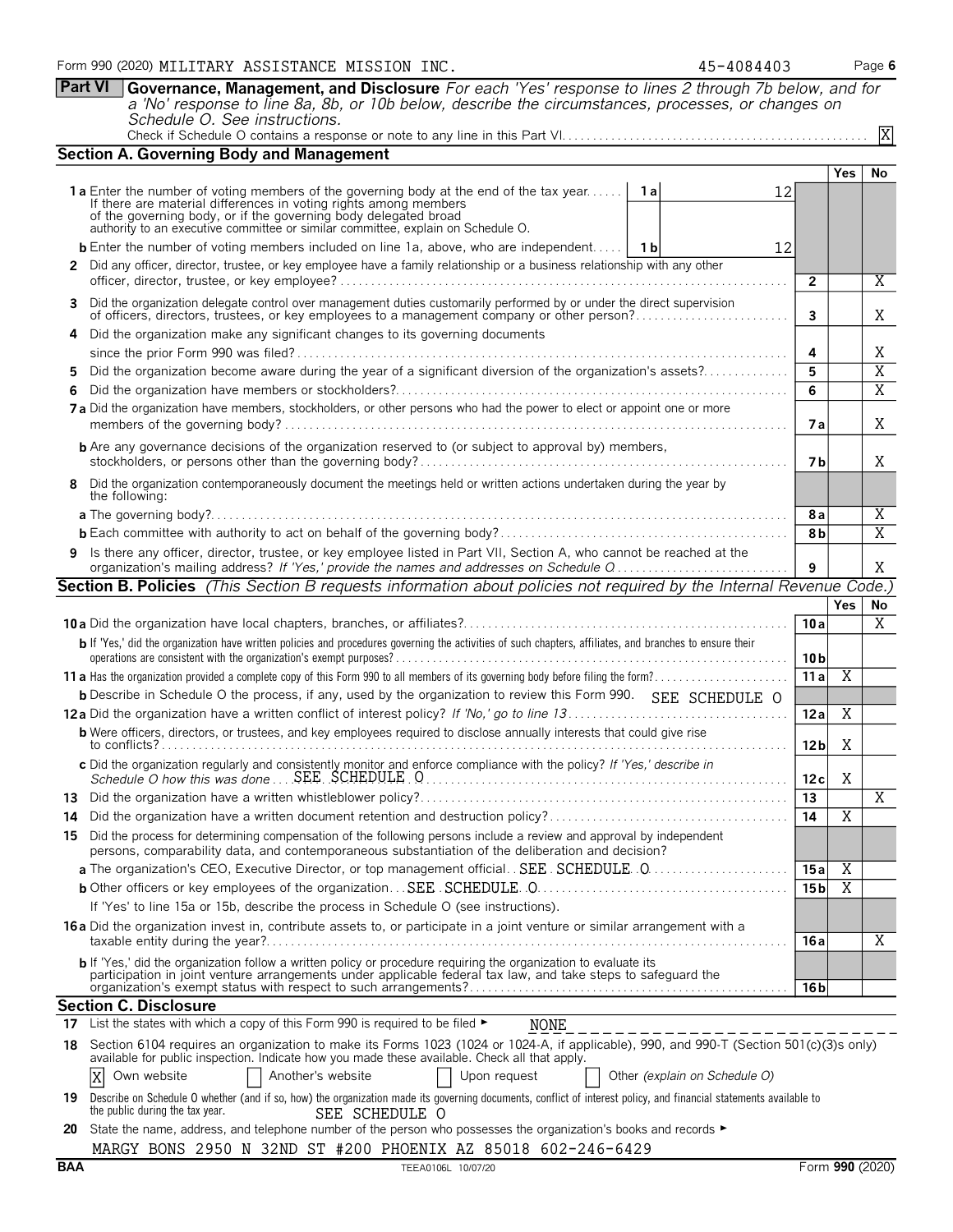| Form 990 (2020) MILITARY ASSISTANCE MISSION INC.                                                                                                               | 45-4084403 | Page 7 |
|----------------------------------------------------------------------------------------------------------------------------------------------------------------|------------|--------|
| Part VII   Compensation of Officers, Directors, Trustees, Key Employees, Highest Compensated Employees, and<br><b>Independent Contractors</b>                  |            |        |
|                                                                                                                                                                |            |        |
| Section A. Officers, Directors, Trustees, Key Employees, and Highest Compensated Employees                                                                     |            |        |
| 1 a Complete this table for all persons required to be listed. Report compensation for the calendar year ending with or within the<br>organization's tax year. |            |        |
| • List all of the organization's current officers, directors, trustees (whether individuals or organizations), regardless of amount of                         |            |        |

compensation. Enter -0- in columns (D), (E), and (F) if no compensation was paid.

? List all of the organization's current key employees, if any. See instructions for definition of 'key employee.'

**•** List the organization's five current highest compensated employees (other than an officer, director, trustee, or key employee) who received reportable compensation (Box 5 of Form W-2 and/or Box 7 of Form 1099-MISC) of more than \$100,000 from the organization and any related organizations.

• List all of the organization's former officers, key employees, and highest compensated employees who received more than \$100,000 of reportable compensation from the organization and any related organizations.

**.** List all of the organization's former directors or trustees that received, in the capacity as a former director or trustee of the

organization, more than \$10,000 of reportable compensation from the organization and any related organizations.

See instructions for the order in which to list the persons above.

Check this box if neither the organization nor any related organization compensated any current officer, director, or trustee.

|                   |                       |                                                                                             |                                |                       | (C)     |                   |                                                                                        |                                                            |                                          |                                                                       |
|-------------------|-----------------------|---------------------------------------------------------------------------------------------|--------------------------------|-----------------------|---------|-------------------|----------------------------------------------------------------------------------------|------------------------------------------------------------|------------------------------------------|-----------------------------------------------------------------------|
|                   | (A)<br>Name and title | (B)<br>Average<br>hours<br>per                                                              |                                |                       |         | director/trustee) | Position (do not check more<br>than one box, unless person<br>is both an officer and a | (D)<br>Reportable<br>compensation from<br>the organization | (E)<br>Reportable<br>compensation from   | (F)<br>Estimated amount<br>of other                                   |
|                   |                       | week<br>(list any<br>hours for<br>related<br>organiza-<br>tions<br>below<br>dotted<br>line) | Individual trustee<br>director | Institutional trustee | Officer | Key employee      | Former<br>Highest compensated<br>employee                                              | (W-2/1099-MISC)                                            | related organizations<br>(W-2/1099-MISC) | compensation from<br>the organization<br>and related<br>organizations |
| (1) MARGY BONS    |                       | 20                                                                                          |                                |                       |         |                   |                                                                                        |                                                            |                                          |                                                                       |
|                   | <b>BOARD MEMBER</b>   | 0                                                                                           | X                              |                       |         |                   |                                                                                        | 41,487                                                     | 0.                                       | $0$ .                                                                 |
|                   | (2) MAX SIRSTINS      | $\mathbf{1}$                                                                                |                                |                       |         |                   |                                                                                        |                                                            |                                          |                                                                       |
|                   | <b>BOARD MEMBER</b>   | $\mathbf{0}$                                                                                | X                              |                       |         |                   |                                                                                        | 0                                                          | $\mathbf 0$ .                            | $0$ .                                                                 |
|                   | (3) REINE HAMILTON    | $\overline{1}$                                                                              |                                |                       |         |                   |                                                                                        |                                                            |                                          |                                                                       |
|                   | BOARD MEMBER          | $\mathbf{0}$                                                                                | $\mathbf X$                    |                       |         |                   |                                                                                        | 0                                                          | $\mathbf{0}$                             | $\boldsymbol{0}$ .                                                    |
| (4) KEVIN ROWE    |                       | $\mathbf{1}$                                                                                |                                |                       |         |                   |                                                                                        |                                                            |                                          |                                                                       |
|                   | <b>BOARD MEMBER</b>   | $\mathbf{0}$                                                                                | X                              |                       |         |                   |                                                                                        | 0                                                          | $\mathbf{0}$                             | $0$ .                                                                 |
|                   | (5) NOAH DIPASQUALE   | $\mathbf{1}$                                                                                |                                |                       |         |                   |                                                                                        |                                                            |                                          |                                                                       |
|                   | <b>BOARD MEMBER</b>   | $\mathbf{0}$                                                                                | $\rm X$                        |                       |         |                   |                                                                                        | $\mathbf{0}$                                               | $\mathbf{0}$ .                           | $\mathbf 0$ .                                                         |
| (6) JOHN ARNOLD   |                       | $\mathbf{1}$                                                                                |                                |                       |         |                   |                                                                                        |                                                            |                                          |                                                                       |
|                   | <b>BOARD MEMBER</b>   | 0                                                                                           | X                              |                       |         |                   |                                                                                        | 0                                                          | $\mathbf{0}$                             | 0.                                                                    |
| (7) FITZ MADRID   |                       | $\overline{1}$                                                                              |                                |                       |         |                   |                                                                                        |                                                            |                                          |                                                                       |
|                   | BOARD MEMBER          | $\mathbf{0}$                                                                                | X                              |                       |         |                   |                                                                                        | 0                                                          | $\mathbf{0}$                             | $\mathbf 0$ .                                                         |
|                   | (8) GABRIEL KORY      | $\overline{1}$                                                                              |                                |                       |         |                   |                                                                                        |                                                            |                                          |                                                                       |
|                   | <b>BOARD MEMBER</b>   | $\Omega$                                                                                    | Χ                              |                       |         |                   |                                                                                        | 0                                                          | $\mathbf{0}$                             | 0.                                                                    |
| (9) DEAN MARTIN   |                       | 4                                                                                           |                                |                       |         |                   |                                                                                        |                                                            |                                          |                                                                       |
|                   | TREASURER             | $\Omega$                                                                                    |                                |                       | X       |                   |                                                                                        | 0                                                          | 0                                        | $\mathbf 0$ .                                                         |
|                   | (10) NICOLE CRITES    | $\overline{2}$                                                                              |                                |                       |         |                   |                                                                                        |                                                            |                                          |                                                                       |
|                   | <b>SECRETARY</b>      | $\overline{0}$                                                                              |                                |                       | X       |                   |                                                                                        | 0                                                          | $\mathbf{0}$                             | $\mathbf 0$ .                                                         |
| (11) MIKE RUSSELL |                       | $\overline{2}$                                                                              |                                |                       |         |                   |                                                                                        |                                                            |                                          |                                                                       |
|                   | VICE PRESIDENT        | 0                                                                                           |                                |                       | $\rm X$ |                   |                                                                                        | 0                                                          | $\mathbf 0$ .                            | $0$ .                                                                 |
|                   | (12) TREY VINEYARD    | 4                                                                                           |                                |                       |         |                   |                                                                                        |                                                            |                                          |                                                                       |
| CHAIRMAN          |                       | $\Omega$                                                                                    |                                |                       | X       |                   |                                                                                        | $\Omega$                                                   | $\mathbf{0}$ .                           | $\boldsymbol{0}$ .                                                    |
| (13)              |                       |                                                                                             |                                |                       |         |                   |                                                                                        |                                                            |                                          |                                                                       |
|                   |                       |                                                                                             |                                |                       |         |                   |                                                                                        |                                                            |                                          |                                                                       |
| (14)              |                       |                                                                                             |                                |                       |         |                   |                                                                                        |                                                            |                                          |                                                                       |
| <b>BAA</b>        |                       | TEEA0107L 10/07/20                                                                          |                                |                       |         |                   |                                                                                        |                                                            |                                          | Form 990 (2020)                                                       |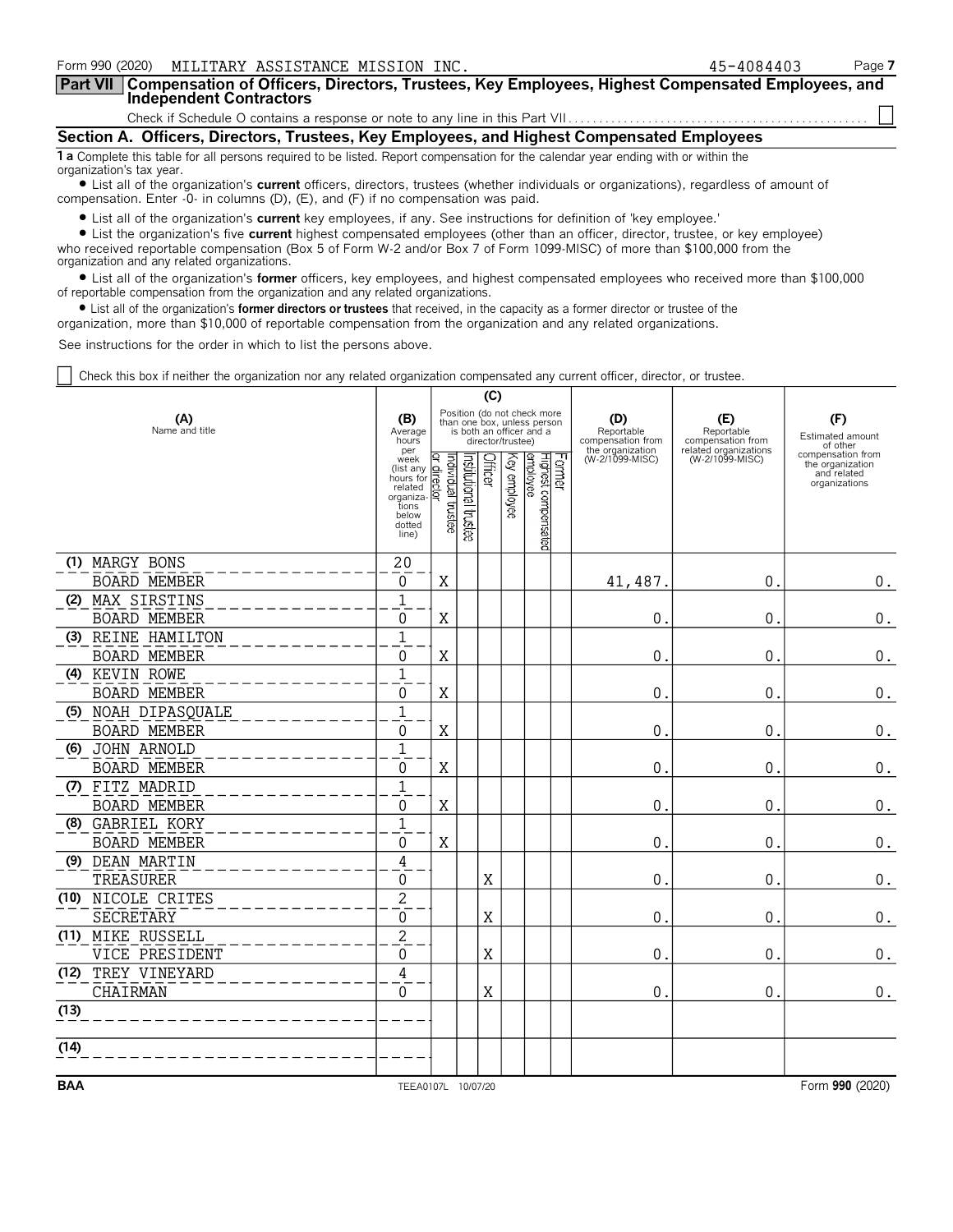## Form 990 (2020) MILITARY ASSISTANCE MISSION INC. 45-4084403 Page 8

| 45-4084403 |  |
|------------|--|

| <b>Part VII Section A. Officers, Directors, Trustees, Key Employees, and Highest Compensated Employees (continued)</b>                                                                                                                                 |                                                                                         |                                   |                       |         |              |                                                                                                             |                                                            |                                                                 |       |                                                                       |
|--------------------------------------------------------------------------------------------------------------------------------------------------------------------------------------------------------------------------------------------------------|-----------------------------------------------------------------------------------------|-----------------------------------|-----------------------|---------|--------------|-------------------------------------------------------------------------------------------------------------|------------------------------------------------------------|-----------------------------------------------------------------|-------|-----------------------------------------------------------------------|
|                                                                                                                                                                                                                                                        | (B)                                                                                     |                                   |                       | (C)     |              |                                                                                                             |                                                            |                                                                 |       |                                                                       |
| (A)<br>Name and title                                                                                                                                                                                                                                  | Average<br>hours<br>per<br>week                                                         |                                   |                       |         |              | Position<br>(do not check more than one<br>box, unless person is both an<br>officer and a director/trustee) | (D)<br>Reportable<br>compensation from<br>the organization | (E)<br>Reportable<br>compensation from<br>related organizations |       | (F)<br>Estimated amount<br>of other                                   |
|                                                                                                                                                                                                                                                        | (list any<br>hours<br>for<br>related<br>organiza<br>- tions<br>below<br>dotted<br>line) | or director<br>Individual trustee | Institutional trustee | Officer | Key employee | employee<br>Highest compensated<br>Former                                                                   | (W-2/1099-MISC)                                            | (W-2/1099-MISC)                                                 |       | compensation from<br>the organization<br>and related<br>organizations |
| (15)                                                                                                                                                                                                                                                   |                                                                                         |                                   |                       |         |              |                                                                                                             |                                                            |                                                                 |       |                                                                       |
| (16)                                                                                                                                                                                                                                                   |                                                                                         |                                   |                       |         |              |                                                                                                             |                                                            |                                                                 |       |                                                                       |
| (17)                                                                                                                                                                                                                                                   |                                                                                         |                                   |                       |         |              |                                                                                                             |                                                            |                                                                 |       |                                                                       |
| (18)                                                                                                                                                                                                                                                   |                                                                                         |                                   |                       |         |              |                                                                                                             |                                                            |                                                                 |       |                                                                       |
| (19)                                                                                                                                                                                                                                                   |                                                                                         |                                   |                       |         |              |                                                                                                             |                                                            |                                                                 |       |                                                                       |
| (20)                                                                                                                                                                                                                                                   |                                                                                         |                                   |                       |         |              |                                                                                                             |                                                            |                                                                 |       |                                                                       |
| (21)                                                                                                                                                                                                                                                   |                                                                                         |                                   |                       |         |              |                                                                                                             |                                                            |                                                                 |       |                                                                       |
| (22)                                                                                                                                                                                                                                                   |                                                                                         |                                   |                       |         |              |                                                                                                             |                                                            |                                                                 |       |                                                                       |
| (23)                                                                                                                                                                                                                                                   |                                                                                         |                                   |                       |         |              |                                                                                                             |                                                            |                                                                 |       |                                                                       |
| (24)                                                                                                                                                                                                                                                   |                                                                                         |                                   |                       |         |              |                                                                                                             |                                                            |                                                                 |       |                                                                       |
| (25)                                                                                                                                                                                                                                                   |                                                                                         |                                   |                       |         |              |                                                                                                             |                                                            |                                                                 |       |                                                                       |
|                                                                                                                                                                                                                                                        |                                                                                         |                                   |                       |         |              |                                                                                                             | 41, 487.                                                   | 0.                                                              |       | 0.                                                                    |
|                                                                                                                                                                                                                                                        |                                                                                         |                                   |                       |         |              |                                                                                                             |                                                            | 0.                                                              | $0$ . | $\overline{0}$ .                                                      |
| 2 Total number of individuals (including but not limited to those listed above) who received more than \$100,000 of reportable compensation                                                                                                            |                                                                                         |                                   |                       |         |              |                                                                                                             | 41, 487.                                                   | 0.                                                              |       | $\overline{0}$ .                                                      |
| from the organization $\blacktriangleright$<br>$\overline{0}$                                                                                                                                                                                          |                                                                                         |                                   |                       |         |              |                                                                                                             |                                                            |                                                                 |       |                                                                       |
| Did the organization list any former officer, director, trustee, key employee, or highest compensated employee<br>3                                                                                                                                    |                                                                                         |                                   |                       |         |              |                                                                                                             |                                                            |                                                                 |       | <b>Yes</b><br>No                                                      |
| For any individual listed on line 1a, is the sum of reportable compensation and other compensation from<br>4                                                                                                                                           |                                                                                         |                                   |                       |         |              |                                                                                                             |                                                            |                                                                 | 3     | Χ                                                                     |
| the organization and related organizations greater than \$150,000? If 'Yes,' complete Schedule J for                                                                                                                                                   |                                                                                         |                                   |                       |         |              |                                                                                                             |                                                            |                                                                 | 4     | Χ                                                                     |
| Did any person listed on line 1a receive or accrue compensation from any unrelated organization or individual<br>for services rendered to the organization? If 'Yes,' complete Schedule J for such person<br>5.                                        |                                                                                         |                                   |                       |         |              |                                                                                                             |                                                            |                                                                 | 5     | X                                                                     |
| <b>Section B. Independent Contractors</b>                                                                                                                                                                                                              |                                                                                         |                                   |                       |         |              |                                                                                                             |                                                            |                                                                 |       |                                                                       |
| Complete this table for your five highest compensated independent contractors that received more than \$100,000 of<br>compensation from the organization. Report compensation for the calendar year ending with or within the organization's tax year. |                                                                                         |                                   |                       |         |              |                                                                                                             |                                                            |                                                                 |       |                                                                       |
| (A)<br>Name and business address                                                                                                                                                                                                                       |                                                                                         |                                   |                       |         |              |                                                                                                             |                                                            | (B)<br>Description of services                                  |       | (C)<br>Compensation                                                   |
|                                                                                                                                                                                                                                                        |                                                                                         |                                   |                       |         |              |                                                                                                             |                                                            |                                                                 |       |                                                                       |
|                                                                                                                                                                                                                                                        |                                                                                         |                                   |                       |         |              |                                                                                                             |                                                            |                                                                 |       |                                                                       |
|                                                                                                                                                                                                                                                        |                                                                                         |                                   |                       |         |              |                                                                                                             |                                                            |                                                                 |       |                                                                       |
| 2 Total number of independent contractors (including but not limited to those listed above) who received more than                                                                                                                                     |                                                                                         |                                   |                       |         |              |                                                                                                             |                                                            |                                                                 |       |                                                                       |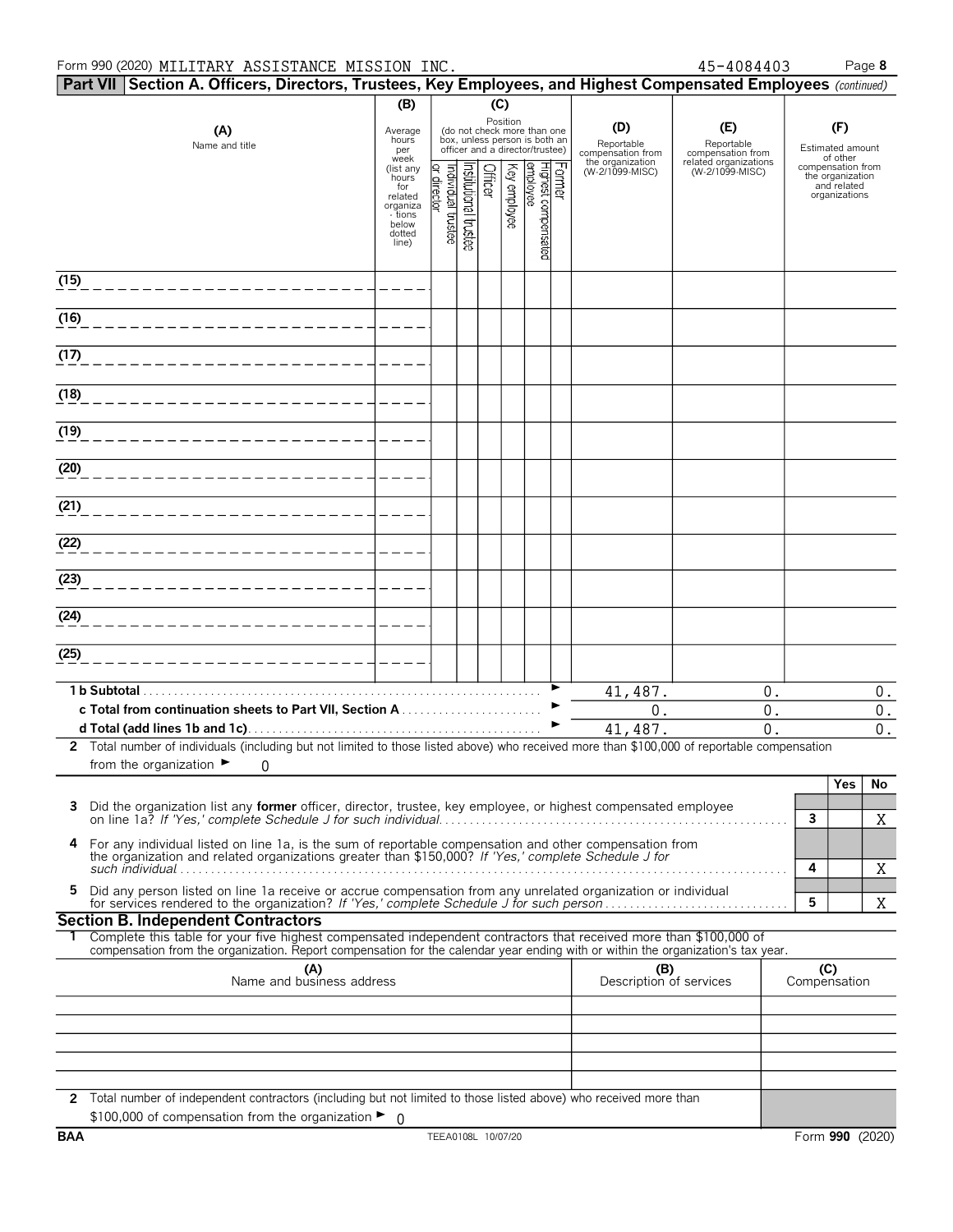## Form 990 (2020) MILITARY ASSISTANCE MISSION INC.  $\frac{45-4084403}{45-4084403}$  Page 9

#### **Part VIII Statement of Revenue**

|                              |                                |                                                                                                    |                           | (A)<br>Total revenue | (B)<br>Related or<br>exempt<br>function<br>revenue | (C)<br>Unrelated<br>business<br>revenue | (D)<br>Revenue<br>excluded from tax<br>under sections<br>512-514 |
|------------------------------|--------------------------------|----------------------------------------------------------------------------------------------------|---------------------------|----------------------|----------------------------------------------------|-----------------------------------------|------------------------------------------------------------------|
| Contributions, Gifts, Grants |                                | 1a Federated campaigns<br>1a                                                                       |                           |                      |                                                    |                                         |                                                                  |
|                              |                                | 1 <sub>b</sub><br><b>b</b> Membership dues                                                         |                           |                      |                                                    |                                         |                                                                  |
|                              |                                | c Fundraising events<br>1 <sub>c</sub>                                                             |                           |                      |                                                    |                                         |                                                                  |
|                              |                                | d Related organizations<br>1 <sub>d</sub><br>1 <sub>e</sub><br>e Government grants (contributions) |                           |                      |                                                    |                                         |                                                                  |
|                              |                                | f All other contributions, gifts, grants, and                                                      |                           |                      |                                                    |                                         |                                                                  |
|                              |                                | similar amounts not included above<br>1 f                                                          | 526,366.                  |                      |                                                    |                                         |                                                                  |
|                              |                                | g Noncash contributions included in<br>1 g                                                         | 101,462.                  |                      |                                                    |                                         |                                                                  |
| and Other Similar Amounts    |                                | <b>h Total.</b> Add lines 1a-1f                                                                    |                           | <u>526,366.</u>      |                                                    |                                         |                                                                  |
|                              |                                |                                                                                                    | <b>Business Code</b>      |                      |                                                    |                                         |                                                                  |
| Program Service Revenue      | 2a                             |                                                                                                    |                           |                      |                                                    |                                         |                                                                  |
|                              | b                              |                                                                                                    |                           |                      |                                                    |                                         |                                                                  |
|                              |                                |                                                                                                    |                           |                      |                                                    |                                         |                                                                  |
|                              |                                |                                                                                                    |                           |                      |                                                    |                                         |                                                                  |
|                              |                                |                                                                                                    |                           |                      |                                                    |                                         |                                                                  |
|                              |                                | f All other program service revenue                                                                | $\blacktriangleright$     |                      |                                                    |                                         |                                                                  |
|                              |                                |                                                                                                    |                           |                      |                                                    |                                         |                                                                  |
|                              | 3                              | Investment income (including dividends, interest, and                                              |                           |                      |                                                    |                                         |                                                                  |
|                              | 4                              | Income from investment of tax-exempt bond proceeds ▶                                               |                           |                      |                                                    |                                         |                                                                  |
|                              | 5                              |                                                                                                    |                           |                      |                                                    |                                         |                                                                  |
|                              |                                | (i) Real                                                                                           | (ii) Personal             |                      |                                                    |                                         |                                                                  |
|                              |                                | 6a Gross rents<br> 6a                                                                              |                           |                      |                                                    |                                         |                                                                  |
|                              |                                | <b>b</b> Less: rental expenses<br>6 <sub>b</sub>                                                   |                           |                      |                                                    |                                         |                                                                  |
|                              |                                | <b>c</b> Rental income or (loss) $ 6c $<br>d Net rental income or (loss)                           |                           |                      |                                                    |                                         |                                                                  |
|                              |                                | (i) Securities                                                                                     | (ii) Other                |                      |                                                    |                                         |                                                                  |
|                              |                                | 7 a Gross amount from<br>sales of assets                                                           |                           |                      |                                                    |                                         |                                                                  |
|                              |                                | 7a<br>other than inventory<br><b>b</b> Less: cost or other basis                                   |                           |                      |                                                    |                                         |                                                                  |
|                              |                                | 7b<br>and sales expenses                                                                           |                           |                      |                                                    |                                         |                                                                  |
|                              |                                | 7c<br><b>c</b> Gain or (loss) $\ldots$ .                                                           |                           |                      |                                                    |                                         |                                                                  |
|                              |                                | <b>d</b> Net gain or (loss).                                                                       |                           |                      |                                                    |                                         |                                                                  |
|                              |                                | <b>8a</b> Gross income from fundraising events                                                     |                           |                      |                                                    |                                         |                                                                  |
|                              |                                | (not including $\zeta$<br>of contributions reported on line 1c).                                   |                           |                      |                                                    |                                         |                                                                  |
|                              |                                | See Part IV, line 18.                                                                              | 8а                        |                      |                                                    |                                         |                                                                  |
|                              |                                | <b>b</b> Less: direct expenses                                                                     | 116,606.<br>8b<br>13,694. |                      |                                                    |                                         |                                                                  |
| <b>Other Revenue</b>         |                                | c Net income or (loss) from fundraising events                                                     |                           | 102, 912.            |                                                    |                                         |                                                                  |
|                              |                                | 9 a Gross income from gaming activities.                                                           |                           |                      |                                                    |                                         |                                                                  |
|                              |                                | See Part IV, line 19.                                                                              | 9a                        |                      |                                                    |                                         |                                                                  |
|                              |                                | <b>b</b> Less: direct expenses                                                                     | 9 <sub>b</sub>            |                      |                                                    |                                         |                                                                  |
|                              |                                | c Net income or (loss) from gaming activities                                                      |                           |                      |                                                    |                                         |                                                                  |
|                              |                                | 10a Gross sales of inventory, less<br>returns and allowances                                       | 10a                       |                      |                                                    |                                         |                                                                  |
|                              |                                | <b>b</b> Less: cost of goods sold                                                                  | 10 bl                     |                      |                                                    |                                         |                                                                  |
|                              |                                | c Net income or (loss) from sales of inventory                                                     |                           |                      |                                                    |                                         |                                                                  |
|                              |                                |                                                                                                    | <b>Business Code</b>      |                      |                                                    |                                         |                                                                  |
| Miscellaneous                |                                |                                                                                                    |                           |                      |                                                    |                                         |                                                                  |
|                              | Revenue<br>$\alpha$ b $\alpha$ |                                                                                                    |                           |                      |                                                    |                                         |                                                                  |
|                              |                                |                                                                                                    |                           |                      |                                                    |                                         |                                                                  |
|                              |                                | d All other revenue                                                                                |                           |                      |                                                    |                                         |                                                                  |
|                              |                                | e Total. Add lines 11a-11d                                                                         |                           |                      |                                                    |                                         |                                                                  |
|                              |                                | 12 Total revenue. See instructions                                                                 |                           | 629,278.             | 0.                                                 | $\mathbf 0$ .                           | $0$ .                                                            |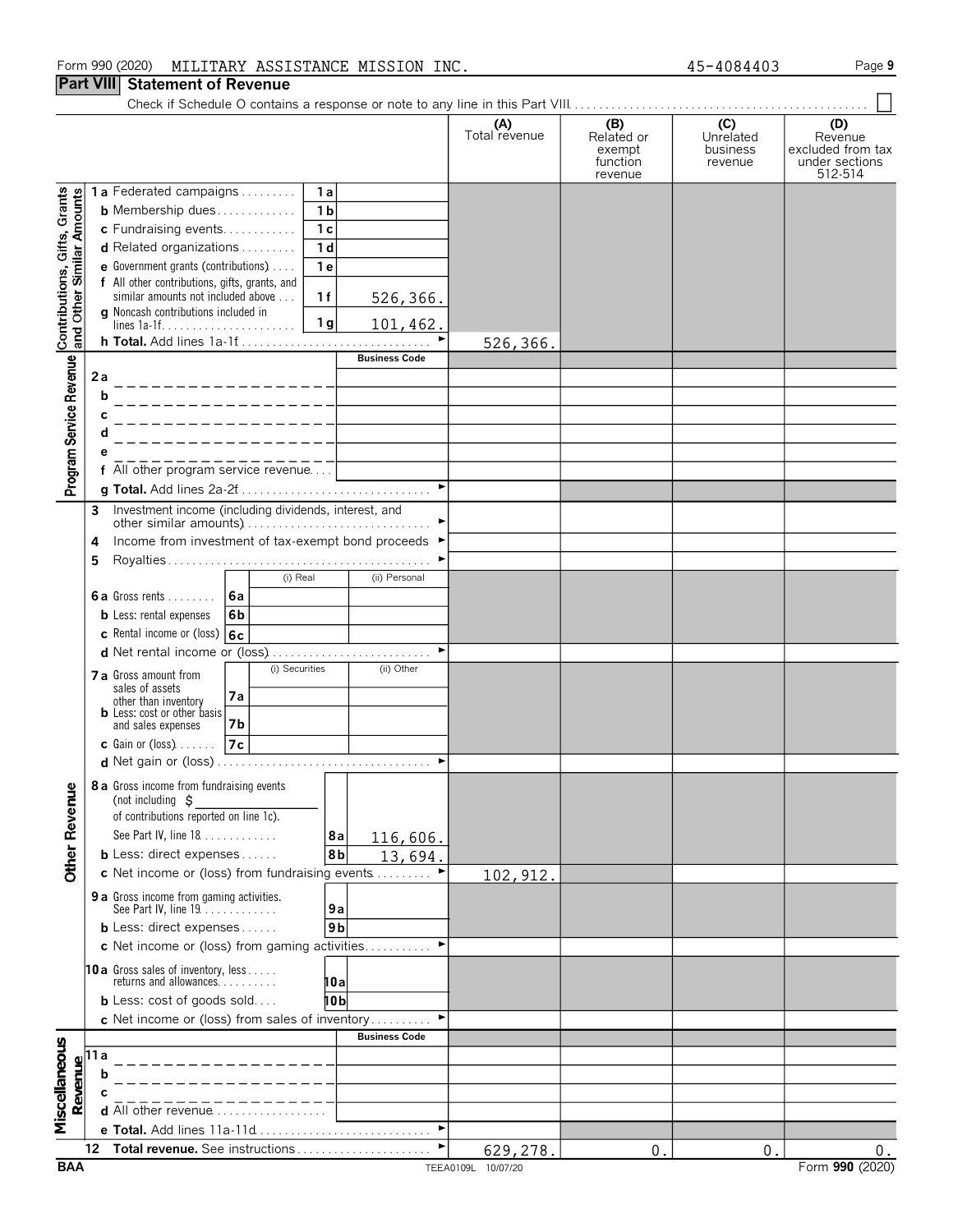#### Section 501(c)(3) and 501(c)(4) organizations must complete all columns. All other organizations must complete column (A). Check if Schedule O contains a response or note to any line in this Part IX. . . . . . . . . . . . . . . . . . . . . . . . . . . . . . . . . . . . . . . . . . . (A) (B) (C) (D) Do not include amounts reported on lines (A) (A) (B) (C) (D) (D) (D) (B) Fundraising expenses b, 7b, 8b, 9b, and 10b of Part VIII. Grants and other assistance to domestic organizations and domestic governments. See Part IV, line 21. . . . . . . . . . . . . . . . . . . . . . . . 2 Grants and other assistance to domestic individuals. See Part IV, line 22. . . . . . . . 3 Grants and other assistance to foreign organizations, foreign governments, and for-eign individuals. See Part IV, lines 15 and 16 **4** Benefits paid to or for members . . . . . . . . . . 5 Compensation of current officers, directors, trustees, and key employees . . . . . . . . . . . . . 6 Compensation not included above to disqualified persons (as defined under section 4958(f)(1)) and persons described in section 4958(c)(3)(B). . . . . . . . . . . . . . . . . . . . 7 Other salaries and wages.................. **R** Pension plan accruals and contributions (include section 401(k) and 403(b) employer contributions) . . . . . . . . . . **9** Other employee benefits . . . . . . . . . 10 Payroll taxes . . . . . . . . . . . . . . . . . . . . . . . . . . . . . . 11 Fees for services (nonemployees): a Management . . . . . . . . . . . . . . . . . . . . . . . . . . . . . . b Legal. . . . . . . . . . . . . . . . . . . . . . . . . . . . . . . . . . . . . . c Accounting. . . . . . . . . . . . . . . . . . . . . . . . . . . . . . . . d Lobbying. . . . . . . . . . . . . . . . . . . . . . . . . . . . . . . . . . e Professional fundraising services. See Part IV, line 17. . . f Investment management fees.............. g Other. (If line 11g amount exceeds 10% of line 25, column (A) amount, list line 11g expenses on Schedule O.). . . . . 12 Advertising and promotion. . . . . . . . . . . . . . . . . 13 Office expenses. . . . . . . . . . . . . . . . . . . . . . . . . . . . 14 Information technology..................... 15 Royalties. . . . . . . . . . . . . . . . . . . . . . . . . . . . . . . . . . **16** Occupancy . . . . . . . . . . . . . . . 17 Travel. . . . . . . . . . . . . . . . . . . . . . . . . . . . . . . . . . . . . 18 Payments of travel or entertainment expenses for any federal, state, or local public officials. . . . . . . . . . . . . . . . . . . . . . . . . . . . . 19 Conferences, conventions, and meetings.... 20 Interest. . . . . . . . . . . . . . . . . . . . . . . . . . . . . . . . . . . . 21 Payments to affiliates. . . . . . . . . . . . . . . . . . . . . . 22 Depreciation, depletion, and amortization... 23 Insurance . . . . . . . . . . . . . . . . . . . . . . . . . . . . . . . . . 24 Other expenses. Itemize expenses not covered above (List miscellaneous expenses on line 24e. If line 24e amount exceeds 10% of line 25, column (A) amount, list line 24e expenses on Schedule O.). . . . . . . . . . . . . . . . a <u>IN KIND</u> b DEVELOPMENTAL SERVICES c SPECIFIC ASSISTANCE d <u>COMMUNICATION</u> e All other expenses.................... 25 Total functional expenses. Add lines 1 through 24e... 26 Joint costs. Complete this line only if the organization reported in column (B) joint costs from a combined educational campaign and fundraising solicitation.<br>Check here  $\blacktriangleright \Box$  if following  $\Box$  if following  $41,857.$  30,169. 8,371. 3,317.  $0.$  0. 0. 0. 0. 0. 201,835. 129,674. 23,422. 48,739.  $23,606.$  15,344. 3,541. 4,721. 19,179. 12,466. 2,877. 3,836. 26,824. 26,824. 44,842. 34,955. 6,772. 3,115. 1,406. 1,406. 1,277. 1,277.  $11,784.$  9,991. 1,793. 101,462. 101,462.  $\begin{array}{|c|c|c|c|c|c|}\n\hline\n96,780. & & 81,051. & & 7,324. & & 8,405.\n\end{array}$ 44,537. 44,537. <u>9,908.</u> 9,908.<br>14,209. 6,475. 14,209. 6,475. 1,000. 6,734. 639,506. 505,539. 55,100. 78,867.

SOP 98-2 (ASC 958-720). . . . . . . . . . . . . . . . . .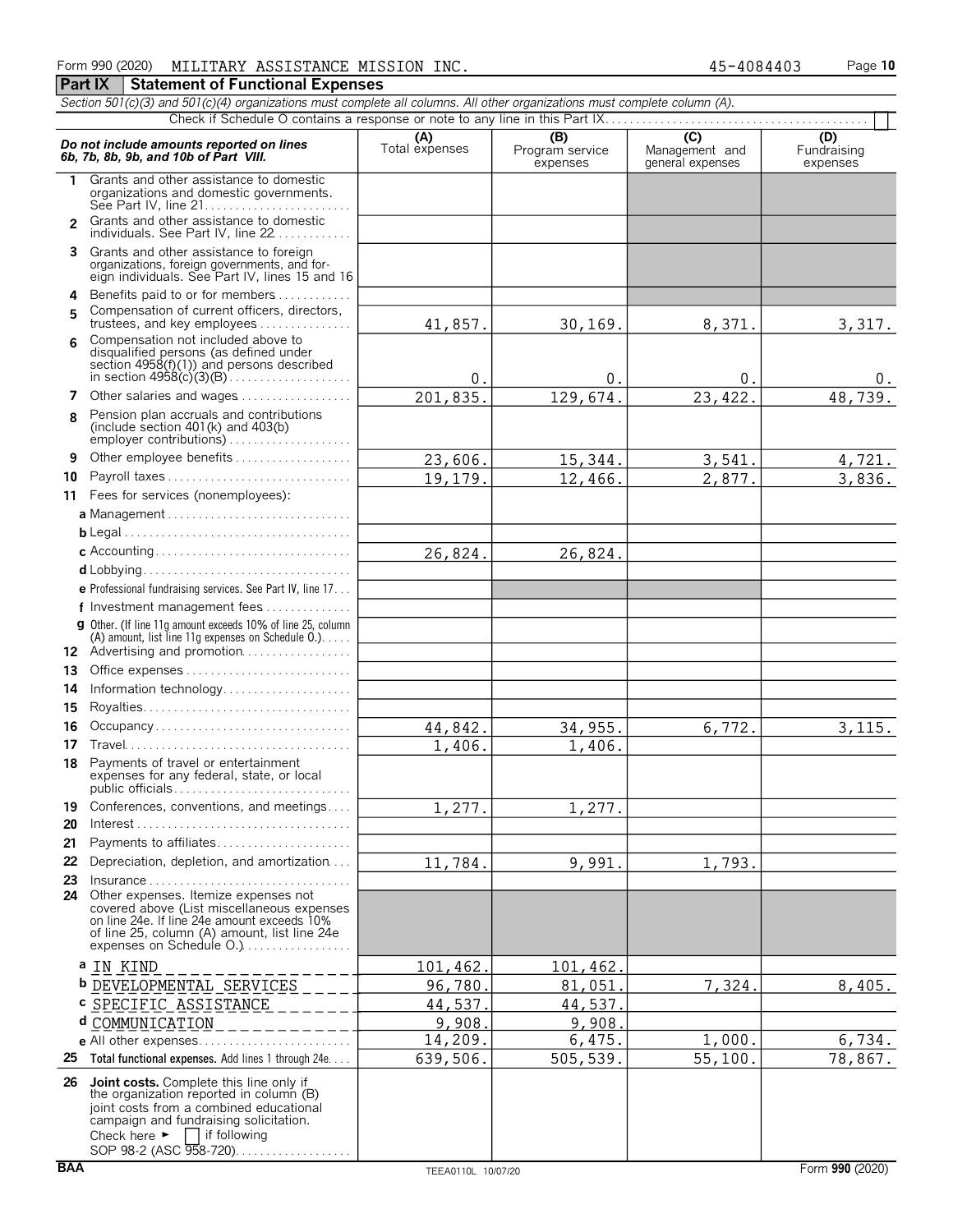|        |               | Form 990 (2020)<br>MILITARY ASSISTANCE MISSION INC.                                                                                                                                                                |     |                |                          | 45-4084403     | Page 11            |
|--------|---------------|--------------------------------------------------------------------------------------------------------------------------------------------------------------------------------------------------------------------|-----|----------------|--------------------------|----------------|--------------------|
|        | <b>Part X</b> | <b>Balance Sheet</b>                                                                                                                                                                                               |     |                |                          |                |                    |
|        |               |                                                                                                                                                                                                                    |     |                |                          |                |                    |
|        |               |                                                                                                                                                                                                                    |     |                | (A)<br>Beginning of year |                | (B)<br>End of year |
|        |               |                                                                                                                                                                                                                    |     |                | 272,218.                 | 1.             | 337,699.           |
|        | 2             |                                                                                                                                                                                                                    |     |                |                          | $\overline{2}$ |                    |
|        | 3             |                                                                                                                                                                                                                    |     |                |                          | 3              |                    |
|        | 4             |                                                                                                                                                                                                                    |     |                |                          | 4              |                    |
|        | 5             | Loans and other receivables from any current or former officer, director, trustee, key employee, creator or founder, substantial contributor, or 35%<br>controlled entity or family member of any of these persons |     |                |                          | 5              |                    |
|        |               |                                                                                                                                                                                                                    |     |                |                          |                |                    |
|        | 6             | Loans and other receivables from other disqualified persons (as defined under<br>section $4958(f)(1)$ , and persons described in section $4958(c)(3)(B)$                                                           |     |                | 6                        |                |                    |
|        | 7             |                                                                                                                                                                                                                    |     | $\overline{7}$ |                          |                |                    |
|        | 8             |                                                                                                                                                                                                                    |     |                |                          | 8              |                    |
| Assets | 9             |                                                                                                                                                                                                                    |     |                | 3,700.                   | 9              | 1,636.             |
|        |               | 10a Land, buildings, and equipment: cost or other basis.<br>Complete Part VI of Schedule D                                                                                                                         | 10a | 83,236.        |                          |                |                    |
|        |               |                                                                                                                                                                                                                    |     | 63,766.        | 31,254.                  | 10c            | 19,470.            |
|        | 11            |                                                                                                                                                                                                                    |     |                |                          | 11             |                    |
|        | 12            |                                                                                                                                                                                                                    |     |                |                          | 12             |                    |
|        | 13            | Investments – program-related. See Part IV, line 11                                                                                                                                                                |     |                |                          | 13             |                    |
|        | 14            |                                                                                                                                                                                                                    |     |                |                          | 14             |                    |
|        | 15            |                                                                                                                                                                                                                    |     |                |                          | 15             |                    |
|        | 16            | <b>Total assets.</b> Add lines 1 through 15 (must equal line 33)                                                                                                                                                   |     |                | 307,172.                 | 16             | 358,805.           |
|        | 17            |                                                                                                                                                                                                                    |     |                | 6,580.                   | 17             | 7,494.             |
|        | 18            |                                                                                                                                                                                                                    |     |                |                          | 18             |                    |

|    |                                                                                                                                                                        |                                                                                                                              | 18 |                 |
|----|------------------------------------------------------------------------------------------------------------------------------------------------------------------------|------------------------------------------------------------------------------------------------------------------------------|----|-----------------|
| 19 |                                                                                                                                                                        |                                                                                                                              | 19 |                 |
| 20 |                                                                                                                                                                        |                                                                                                                              | 20 |                 |
| 21 | Escrow or custodial account liability. Complete Part IV of Schedule D                                                                                                  |                                                                                                                              | 21 |                 |
| 22 | Loans and other payables to any current or former officer, director, trustee,<br>key employee, creator or founder, substantial contributor, or 35%                     |                                                                                                                              |    |                 |
|    |                                                                                                                                                                        |                                                                                                                              |    |                 |
|    |                                                                                                                                                                        |                                                                                                                              |    |                 |
| 24 | Unsecured notes and loans payable to unrelated third parties                                                                                                           |                                                                                                                              | 24 |                 |
| 25 | Other liabilities (including federal income tax, payables to related third parties, and other liabilities not included on lines 17-24). Complete Part X of Schedule D. |                                                                                                                              | 25 | 60,947.         |
| 26 |                                                                                                                                                                        | 6,580.                                                                                                                       | 26 | 68,441.         |
|    | $\overline{\mathrm{x}}$<br>Organizations that follow FASB ASC 958, check here ►<br>and complete lines 27, 28, 32, and 33.                                              |                                                                                                                              |    |                 |
| 27 |                                                                                                                                                                        | 300,592.                                                                                                                     | 27 | 290,364.        |
| 28 |                                                                                                                                                                        |                                                                                                                              | 28 |                 |
|    | Organizations that do not follow FASB ASC 958, check here ►<br>and complete lines 29 through 33.                                                                       |                                                                                                                              |    |                 |
| 29 |                                                                                                                                                                        |                                                                                                                              | 29 |                 |
| 30 | Paid-in or capital surplus, or land, building, or equipment fund                                                                                                       |                                                                                                                              | 30 |                 |
| 31 | Retained earnings, endowment, accumulated income, or other funds                                                                                                       |                                                                                                                              | 31 |                 |
| 32 |                                                                                                                                                                        | 300,592.                                                                                                                     | 32 | 290,364.        |
| 33 |                                                                                                                                                                        | 307,172.                                                                                                                     | 33 | 358,805.        |
|    | TEEA0111L 10/07/20                                                                                                                                                     |                                                                                                                              |    | Form 990 (2020) |
|    | 18<br>23<br><b>BAA</b>                                                                                                                                                 | controlled entity or family member of any of these persons<br>Secured mortgages and notes payable to unrelated third parties |    | 22<br>23        |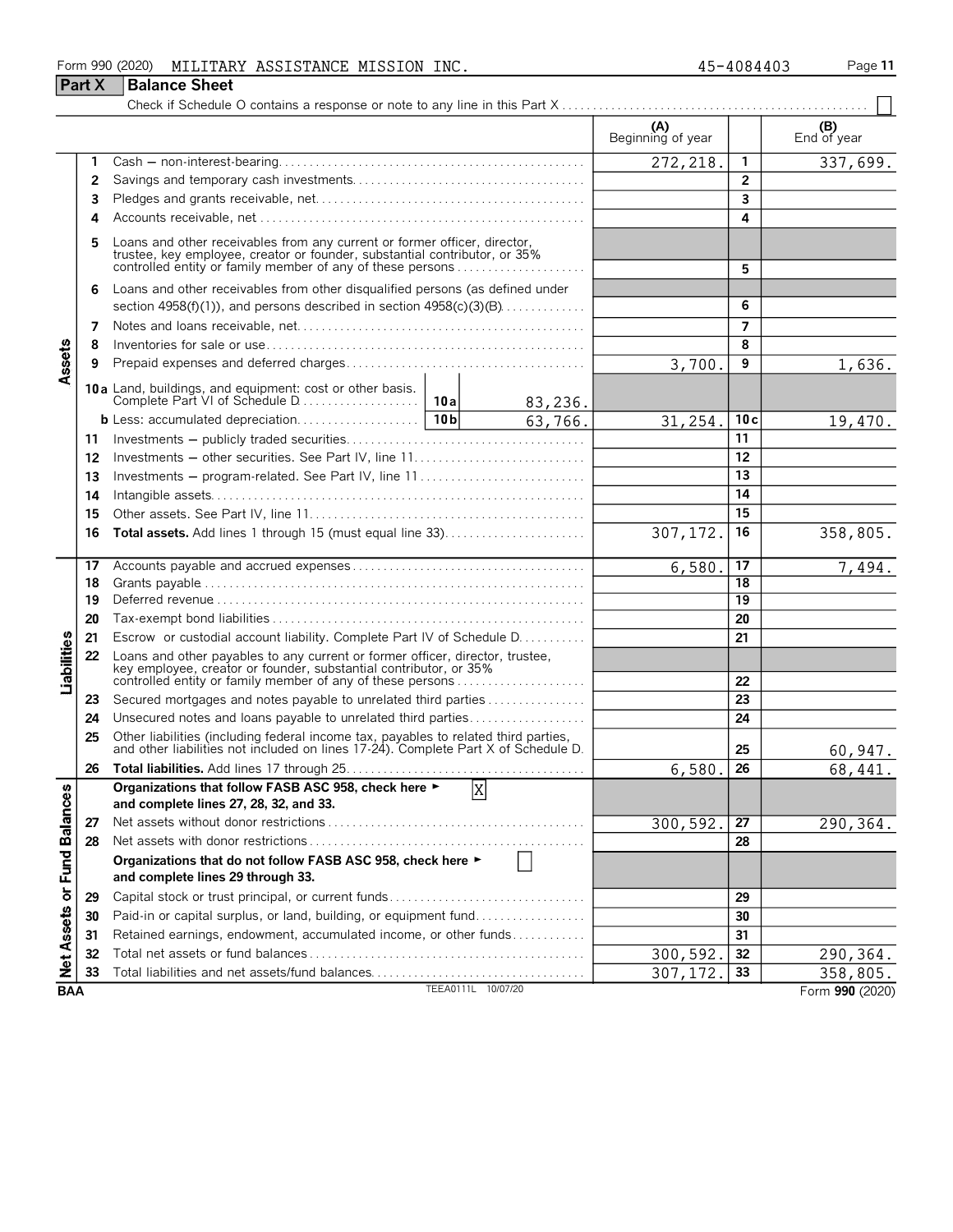|            | Form 990 (2020)<br>MILITARY ASSISTANCE MISSION INC.                                                                                                                                                                                         | 45-4084403              |                |            | Page 12         |
|------------|---------------------------------------------------------------------------------------------------------------------------------------------------------------------------------------------------------------------------------------------|-------------------------|----------------|------------|-----------------|
|            | <b>Part XI</b><br>Reconciliation of Net Assets                                                                                                                                                                                              |                         |                |            |                 |
|            |                                                                                                                                                                                                                                             |                         |                |            |                 |
| 1          |                                                                                                                                                                                                                                             | $\mathbf{1}$            |                |            | 629,278.        |
| 2          |                                                                                                                                                                                                                                             | $\mathbf{2}$            |                |            | 639,506.        |
| 3          |                                                                                                                                                                                                                                             | $\mathbf{3}$            |                |            | $-10,228.$      |
| 4          | Net assets or fund balances at beginning of year (must equal Part X, line 32, column (A))                                                                                                                                                   | $\overline{\mathbf{4}}$ |                |            | 300,592.        |
| 5          |                                                                                                                                                                                                                                             | 5                       |                |            |                 |
| 6          |                                                                                                                                                                                                                                             | 6                       |                |            |                 |
| 7          |                                                                                                                                                                                                                                             |                         |                |            |                 |
| 8          |                                                                                                                                                                                                                                             | 8                       |                |            |                 |
| 9          |                                                                                                                                                                                                                                             | 9                       |                |            | 0.              |
| 10         | Net assets or fund balances at end of year. Combine lines 3 through 9 (must equal Part X, line 32,                                                                                                                                          |                         |                |            |                 |
|            |                                                                                                                                                                                                                                             | 10                      |                |            | 290,364.        |
|            | <b>Part XII Financial Statements and Reporting</b>                                                                                                                                                                                          |                         |                |            |                 |
|            |                                                                                                                                                                                                                                             |                         |                |            |                 |
|            |                                                                                                                                                                                                                                             |                         |                | <b>Yes</b> | <b>No</b>       |
|            | 1 Accounting method used to prepare the Form 990: $ X $ Cash<br>Accrual<br>Other                                                                                                                                                            |                         |                |            |                 |
|            | If the organization changed its method of accounting from a prior year or checked 'Other,' explain<br>in Schedule O.                                                                                                                        |                         |                |            |                 |
|            |                                                                                                                                                                                                                                             |                         | 2a             |            | X               |
|            | If 'Yes,' check a box below to indicate whether the financial statements for the year were compiled or reviewed on a<br>separate basis, consolidated basis, or both:                                                                        |                         |                |            |                 |
|            | Separate basis<br>  Consolidated basis<br>Both consolidated and separate basis                                                                                                                                                              |                         |                |            |                 |
|            | <b>b</b> Were the organization's financial statements audited by an independent accountant?                                                                                                                                                 |                         | 2 <sub>b</sub> |            | X               |
|            | If 'Yes,' check a box below to indicate whether the financial statements for the year were audited on a separate<br>basis, consolidated basis, or both:<br>  Consolidated basis<br>  Both consolidated and separate basis<br>Separate basis |                         |                |            |                 |
|            | c If 'Yes' to line 2a or 2b, does the organization have a committee that assumes responsibility for oversight of the audit,<br>review, or compilation of its financial statements and selection of an independent accountant?               |                         | 2c             |            |                 |
|            | If the organization changed either its oversight process or selection process during the tax year, explain<br>on Schedule O.                                                                                                                |                         |                |            |                 |
|            | 3a As a result of a federal award, was the organization required to undergo an audit or audits as set forth in the Single                                                                                                                   |                         | Зa             |            | Χ               |
|            | b If 'Yes,' did the organization undergo the required audit or audits? If the organization did not undergo the required audit<br>or audits, explain why on Schedule O and describe any steps taken to undergo such audits                   |                         | 3 <sub>b</sub> |            |                 |
| <b>BAA</b> | TEEA0112L 10/19/20                                                                                                                                                                                                                          |                         |                |            | Form 990 (2020) |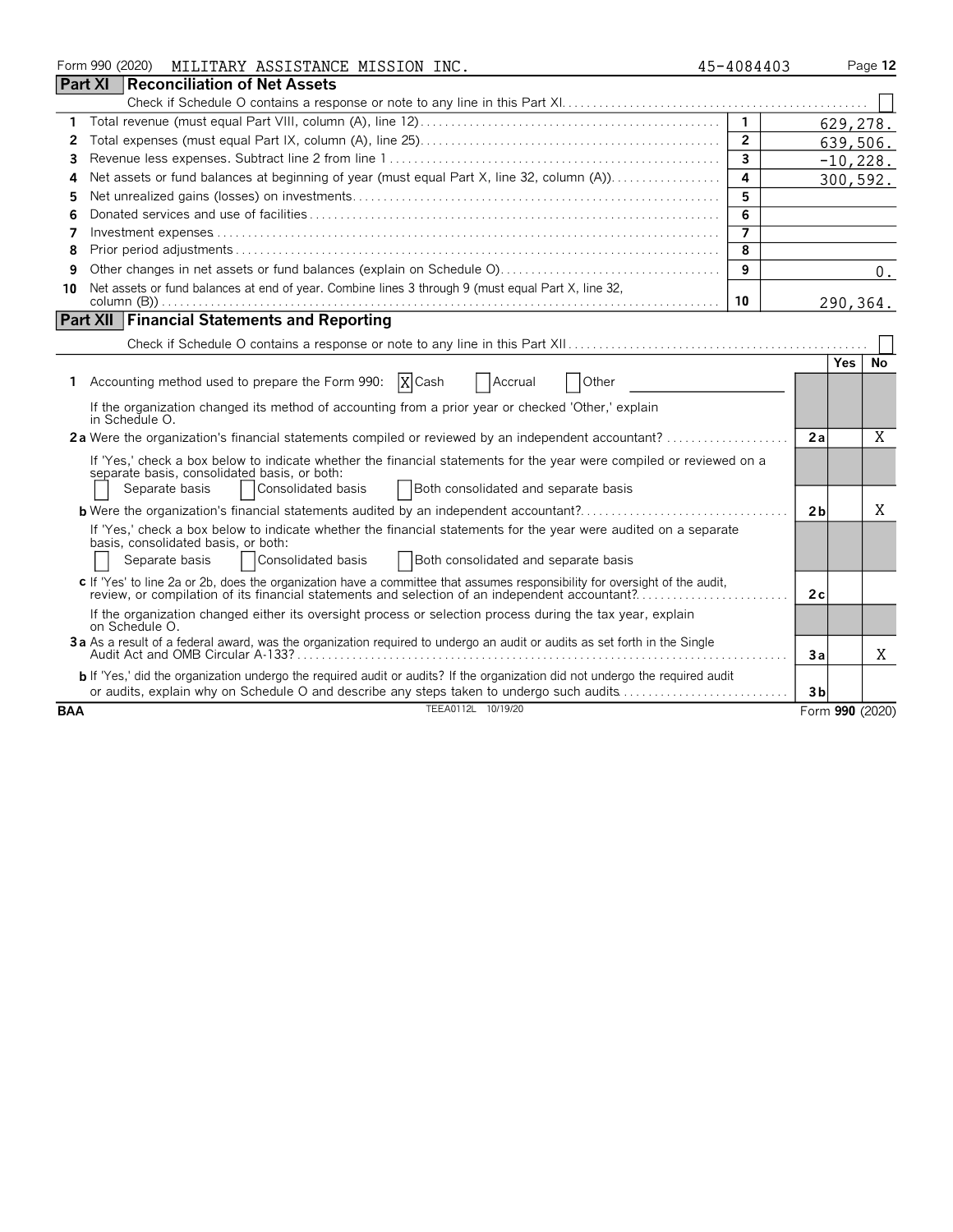| <b>SCHEDULE A</b>    |  |  |
|----------------------|--|--|
| (Form 990 or 990-FZ) |  |  |

# Public Charity Status and Public Support Forms not public Support complete if the organization is a section 501(c)(3) organization or a section

SCHEDULE A<br>(Form 990 or 990-EZ) Complete if the organization is a section 501(c)(3) organization or a section  $\frac{2020}{4947(a)(1)}$  nonexempt charitable trust.

|               |                                                        |                                               |                                                                                 | ► Attach to Form 990 or Form 990-EZ.                                                                                                                                                                                                                                                                                                                                                                               |     |                                                                        |                                                      | <b>Open to Public</b>                              |
|---------------|--------------------------------------------------------|-----------------------------------------------|---------------------------------------------------------------------------------|--------------------------------------------------------------------------------------------------------------------------------------------------------------------------------------------------------------------------------------------------------------------------------------------------------------------------------------------------------------------------------------------------------------------|-----|------------------------------------------------------------------------|------------------------------------------------------|----------------------------------------------------|
|               | Department of the Treasury<br>Internal Revenue Service |                                               |                                                                                 | ► Go to www.irs.gov/Form990 for instructions and the latest information.                                                                                                                                                                                                                                                                                                                                           |     |                                                                        |                                                      | <b>Inspection</b>                                  |
|               | Name of the organization                               |                                               |                                                                                 |                                                                                                                                                                                                                                                                                                                                                                                                                    |     |                                                                        | <b>Employer identification number</b>                |                                                    |
|               | MILITARY ASSISTANCE MISSION INC.                       |                                               |                                                                                 |                                                                                                                                                                                                                                                                                                                                                                                                                    |     |                                                                        | 45-4084403                                           |                                                    |
| <b>Part I</b> |                                                        |                                               |                                                                                 | Reason for Public Charity Status. (All organizations must complete this part.) See instructions.                                                                                                                                                                                                                                                                                                                   |     |                                                                        |                                                      |                                                    |
|               |                                                        |                                               |                                                                                 | The organization is not a private foundation because it is: (For lines 1 through 12, check only one box.)                                                                                                                                                                                                                                                                                                          |     |                                                                        |                                                      |                                                    |
| 1<br>2        |                                                        |                                               |                                                                                 | A church, convention of churches, or association of churches described in section 170(b)(1)(A)(i).<br>A school described in section 170(b)(1)(A)(ii). (Attach Schedule E (Form 990 or 990-EZ).)                                                                                                                                                                                                                    |     |                                                                        |                                                      |                                                    |
| 3             |                                                        |                                               |                                                                                 | A hospital or a cooperative hospital service organization described in section 170(b)(1)(A)(iii).                                                                                                                                                                                                                                                                                                                  |     |                                                                        |                                                      |                                                    |
| 4             | name, city, and state:                                 |                                               |                                                                                 | A medical research organization operated in conjunction with a hospital described in section 170(b)(1)(A)(iii). Enter the hospital's                                                                                                                                                                                                                                                                               |     |                                                                        |                                                      |                                                    |
| 5             |                                                        | section 170(b)(1)(A)(iv). (Complete Part II.) |                                                                                 | An organization operated for the benefit of a college or university owned or operated by a governmental unit described in                                                                                                                                                                                                                                                                                          |     |                                                                        |                                                      |                                                    |
| 6             |                                                        |                                               |                                                                                 | A federal, state, or local government or governmental unit described in section 170(b)(1)(A)(v).                                                                                                                                                                                                                                                                                                                   |     |                                                                        |                                                      |                                                    |
| 7             |                                                        |                                               | in section 170(b)(1)(A)(vi). (Complete Part II.)                                | An organization that normally receives a substantial part of its support from a governmental unit or from the general public described                                                                                                                                                                                                                                                                             |     |                                                                        |                                                      |                                                    |
| 8             |                                                        |                                               |                                                                                 | A community trust described in section 170(b)(1)(A)(vi). (Complete Part II.)                                                                                                                                                                                                                                                                                                                                       |     |                                                                        |                                                      |                                                    |
| 9             | university:                                            |                                               |                                                                                 | An agricultural research organization described in section 170(b)(1)(A)(ix) operated in conjunction with a land-grant college<br>or university or a non-land-grant college of agriculture (see instructions). Enter the name, city, and state of the college or                                                                                                                                                    |     |                                                                        |                                                      |                                                    |
| 10            | ΙX                                                     |                                               | June 30, 1975. See section 509(a)(2). (Complete Part III.)                      | An organization that normally receives (1) more than 33-1/3% of its support from contributions, membership fees, and gross receipts<br>from activities related to its exempt functions, subject to certain exceptions; and (2) no more than 33-1/3% of its support from gross<br>investment income and unrelated business taxable income (less section 511 tax) from businesses acquired by the organization after |     |                                                                        |                                                      |                                                    |
| 11            |                                                        |                                               |                                                                                 | An organization organized and operated exclusively to test for public safety. See section 509(a)(4).                                                                                                                                                                                                                                                                                                               |     |                                                                        |                                                      |                                                    |
| 12            |                                                        |                                               |                                                                                 | An organization organized and operated exclusively for the benefit of, to perform the functions of, or to carry out the purposes of one<br>or more publicly supported organizations described in section 509(a)(1) or section 509(a)(2). See section 509(a)(3). Check the box in<br>lines 12a through 12d that describes the type of supporting organization and complete lines 12e, 12f, and 12g.                 |     |                                                                        |                                                      |                                                    |
| a             |                                                        | complete Part IV, Sections A and B.           |                                                                                 | Type I. A supporting organization operated, supervised, or controlled by its supported organization(s), typically by giving the supported organization(s) the power to regularly appoint or elect a majority of the directors                                                                                                                                                                                      |     |                                                                        |                                                      |                                                    |
| b             |                                                        | must complete Part IV, Sections A and C.      |                                                                                 | Type II. A supporting organization supervised or controlled in connection with its supported organization(s), by having control or<br>management of the supporting organization vested in the same persons that control or manage the supported organization(s). You                                                                                                                                               |     |                                                                        |                                                      |                                                    |
| c             |                                                        |                                               |                                                                                 | Type III functionally integrated. A supporting organization operated in connection with, and functionally integrated with, its supported organization(s) (see instructions). You must complete Part IV, Sections A, D, and E.                                                                                                                                                                                      |     |                                                                        |                                                      |                                                    |
| d             |                                                        |                                               |                                                                                 | Type III non-functionally integrated. A supporting organization operated in connection with its supported organization(s) that is not functionally integrated. The organization generally must satisfy a distribution requirem<br>instructions). You must complete Part IV, Sections A and D, and Part V.                                                                                                          |     |                                                                        |                                                      |                                                    |
| е             |                                                        |                                               |                                                                                 | Check this box if the organization received a written determination from the IRS that it is a Type I, Type II, Type III functionally<br>integrated, or Type III non-functionally integrated supporting organization.                                                                                                                                                                                               |     |                                                                        |                                                      |                                                    |
|               |                                                        |                                               |                                                                                 |                                                                                                                                                                                                                                                                                                                                                                                                                    |     |                                                                        |                                                      |                                                    |
|               |                                                        |                                               | <b>g</b> Provide the following information about the supported organization(s). |                                                                                                                                                                                                                                                                                                                                                                                                                    |     |                                                                        |                                                      |                                                    |
|               | (i) Name of supported organization                     |                                               | $(ii)$ $EIN$                                                                    | (iii) Type of organization<br>(described on lines 1-10<br>above (see instructions))                                                                                                                                                                                                                                                                                                                                |     | $(iv)$ is the<br>organization listed<br>in your governing<br>document? | (v) Amount of monetary<br>support (see instructions) | (vi) Amount of other<br>support (see instructions) |
|               |                                                        |                                               |                                                                                 |                                                                                                                                                                                                                                                                                                                                                                                                                    | Yes | No                                                                     |                                                      |                                                    |
|               |                                                        |                                               |                                                                                 |                                                                                                                                                                                                                                                                                                                                                                                                                    |     |                                                                        |                                                      |                                                    |
| (A)           |                                                        |                                               |                                                                                 |                                                                                                                                                                                                                                                                                                                                                                                                                    |     |                                                                        |                                                      |                                                    |
| (B)           |                                                        |                                               |                                                                                 |                                                                                                                                                                                                                                                                                                                                                                                                                    |     |                                                                        |                                                      |                                                    |
| (C)           |                                                        |                                               |                                                                                 |                                                                                                                                                                                                                                                                                                                                                                                                                    |     |                                                                        |                                                      |                                                    |
| (D)           |                                                        |                                               |                                                                                 |                                                                                                                                                                                                                                                                                                                                                                                                                    |     |                                                                        |                                                      |                                                    |
| (E)           |                                                        |                                               |                                                                                 |                                                                                                                                                                                                                                                                                                                                                                                                                    |     |                                                                        |                                                      |                                                    |
| Total         |                                                        |                                               |                                                                                 |                                                                                                                                                                                                                                                                                                                                                                                                                    |     |                                                                        |                                                      |                                                    |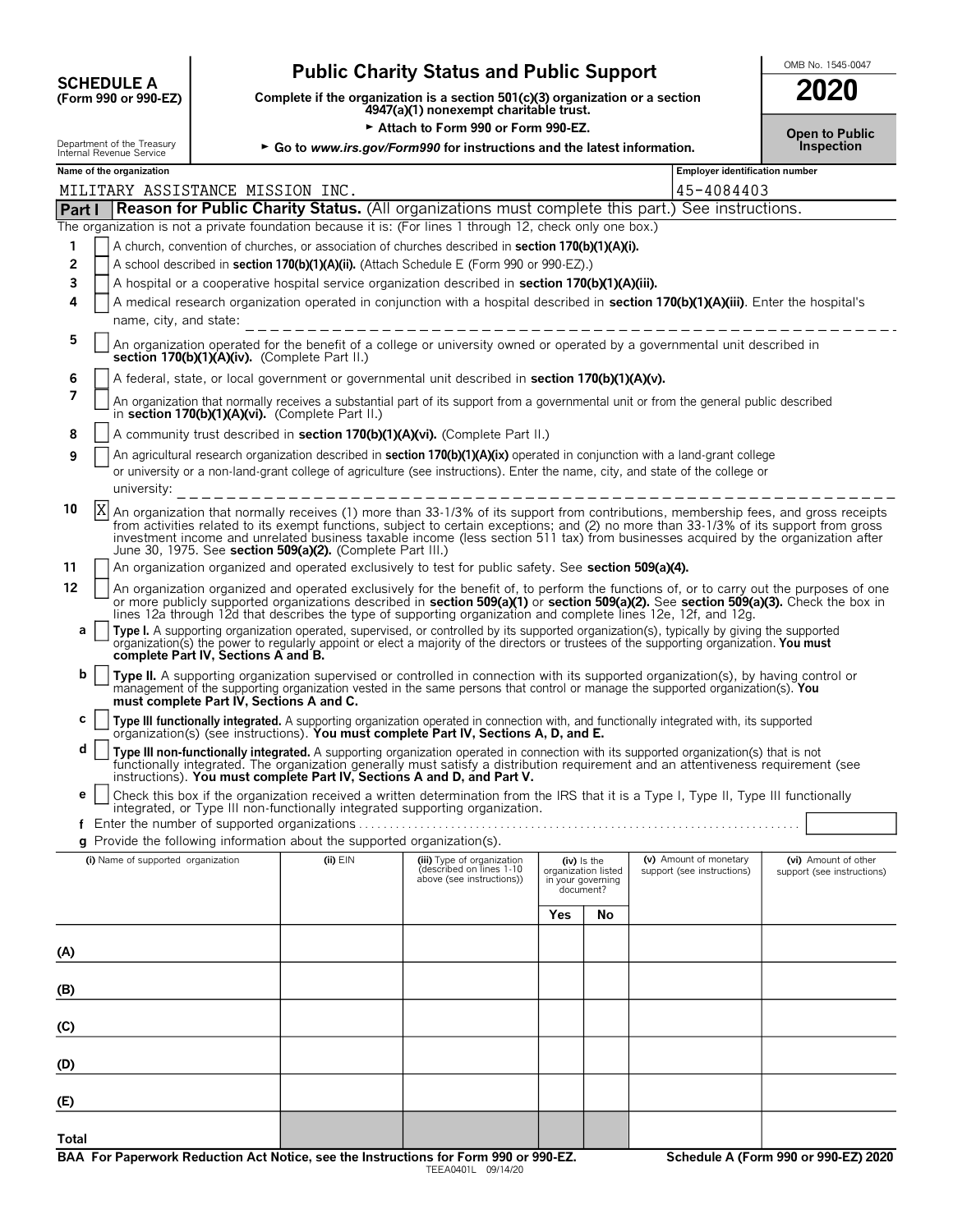Part II Support Schedule for Organizations Described in Sections 170(b)(1)(A)(iv) and 170(b)(1)(A)(vi) (Complete only if you checked the box on line 5, 7, or 8 of Part I or if the organization failed to qualify under Part III. If the organization fails to qualify under the tests listed below, please complete Part III.)

#### Section A. Public Support

|     | Calendar year (or fiscal year<br>beginning in) ►                                                                                                                                                                                                                                                                                                                                                        | (a) $2016$ | (b) $2017$ | $(c)$ 2018 | $(d)$ 2019 | (e) $2020$ | (f) Total |
|-----|---------------------------------------------------------------------------------------------------------------------------------------------------------------------------------------------------------------------------------------------------------------------------------------------------------------------------------------------------------------------------------------------------------|------------|------------|------------|------------|------------|-----------|
| 1.  | Gifts, grants, contributions, and<br>membership fees received. (Do not<br>include any 'unusual grants.').                                                                                                                                                                                                                                                                                               |            |            |            |            |            |           |
|     | 2 Tax revenues levied for the<br>organization's benefit and<br>either paid to or expended<br>on its behalf                                                                                                                                                                                                                                                                                              |            |            |            |            |            |           |
| 3   | The value of services or<br>facilities furnished by a<br>governmental unit to the<br>organization without charge                                                                                                                                                                                                                                                                                        |            |            |            |            |            |           |
|     | <b>Total.</b> Add lines 1 through 3                                                                                                                                                                                                                                                                                                                                                                     |            |            |            |            |            |           |
| 5   | The portion of total<br>contributions by each person<br>(other than a governmental<br>unit or publicly supported<br>organization) included on line 1<br>that exceeds 2% of the amount<br>shown on line 11, column (f)                                                                                                                                                                                   |            |            |            |            |            |           |
|     | <b>Public support.</b> Subtract line 5<br>from line $4$                                                                                                                                                                                                                                                                                                                                                 |            |            |            |            |            |           |
|     | <b>Section B. Total Support</b>                                                                                                                                                                                                                                                                                                                                                                         |            |            |            |            |            |           |
|     | Calendar year (or fiscal year<br>beginning in) ►                                                                                                                                                                                                                                                                                                                                                        | (a) $2016$ | (b) $2017$ | $(c)$ 2018 | $(d)$ 2019 | (e) $2020$ | (f) Total |
|     | <b>7</b> Amounts from line $4, \ldots, \ldots$                                                                                                                                                                                                                                                                                                                                                          |            |            |            |            |            |           |
| 8   | Gross income from interest,<br>dividends, payments received<br>on securities loans, rents,<br>royalties, and income from<br>similar sources                                                                                                                                                                                                                                                             |            |            |            |            |            |           |
| 9   | Net income from unrelated<br>business activities, whether or<br>not the business is regularly<br>carried on                                                                                                                                                                                                                                                                                             |            |            |            |            |            |           |
| 10. | Other income. Do not include<br>gain or loss from the sale of<br>capital assets (Explain in                                                                                                                                                                                                                                                                                                             |            |            |            |            |            |           |
|     | 11 Total support. Add lines 7                                                                                                                                                                                                                                                                                                                                                                           |            |            |            |            |            |           |
| 12  |                                                                                                                                                                                                                                                                                                                                                                                                         |            |            |            |            | 12         |           |
|     | 13 First 5 years. If the Form 990 is for the organization's first, second, third, fourth, or fifth tax year as a section 501(c)(3)                                                                                                                                                                                                                                                                      |            |            |            |            |            |           |
|     | <b>Section C. Computation of Public Support Percentage</b>                                                                                                                                                                                                                                                                                                                                              |            |            |            |            |            |           |
|     |                                                                                                                                                                                                                                                                                                                                                                                                         |            |            |            |            |            | %         |
|     |                                                                                                                                                                                                                                                                                                                                                                                                         |            |            |            |            | 15         | %         |
|     | 16a 33-1/3% support test-2020. If the organization did not check the box on line 13, and line 14 is 33-1/3% or more, check this box                                                                                                                                                                                                                                                                     |            |            |            |            |            |           |
|     | b 33-1/3% support test-2019. If the organization did not check a box on line 13 or 16a, and line 15 is 33-1/3% or more, check this box                                                                                                                                                                                                                                                                  |            |            |            |            |            |           |
|     | 17a 10%-facts-and-circumstances test-2020. If the organization did not check a box on line 13, 16a, or 16b, and line 14 is 10%<br>or more, and if the organization meets the facts-and-circumstances test, check this box and stop here. Explain in Part VI how<br>the organization meets the facts-and-circumstances test. The organization qualifies as a publicly supported organization             |            |            |            |            |            |           |
|     | <b>b 10%-facts-and-circumstances test-2019.</b> If the organization did not check a box on line 13, 16a, 16b, or 17a, and line 15 is 10%<br>or more, and if the organization meets the facts-and-circumstances test, check this box and stop here. Explain in Part VI how the<br>organization meets the 'facts-and-circumstances' test. The organization qualifies as a publicly supported organization |            |            |            |            |            |           |
|     | 18 Private foundation. If the organization did not check a box on line 13, 16a, 16b, 17a, or 17b, check this box and see instructions                                                                                                                                                                                                                                                                   |            |            |            |            |            |           |

BAA Schedule A (Form 990 or 990-EZ) 2020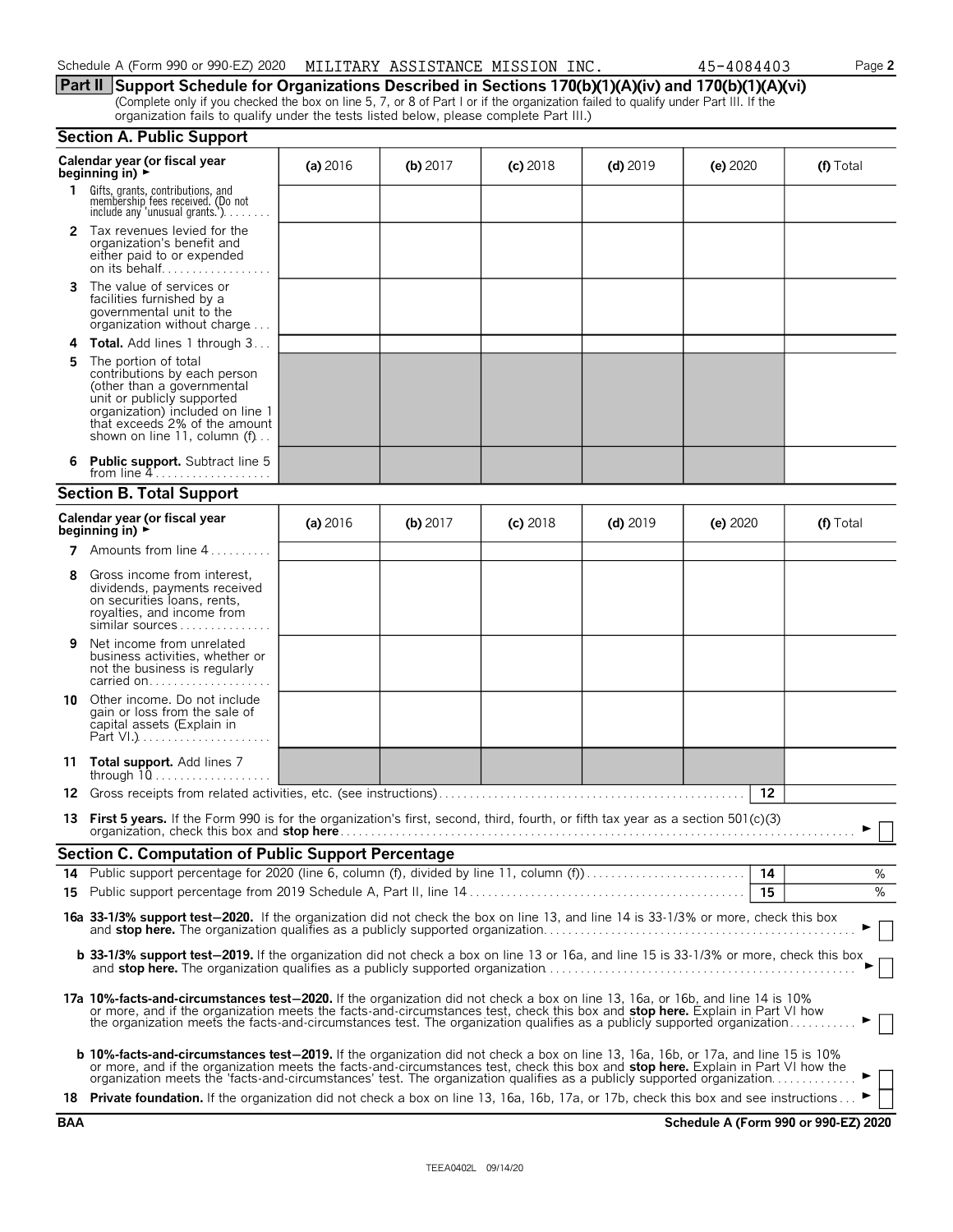#### Part III Support Schedule for Organizations Described in Section 509(a)(2)

Schedule A (Form 990 or 990-EZ) 2020 MILITARY ASSISTANCE MISSION INC.<br> **Part III** Support Schedule for Organizations Described in Section 509(a)(2)<br>
(Complete only if you checked the box on line 10 of Part I or if the orga (Complete only if you checked the box on line 10 of Part I or if the organization failed to qualify under Part II. If the organization fails to qualify under the tests listed below, please complete Part II.)

|            | <b>Section A. Public Support</b>                                                                                                                                                                                                                                              |              |                    |                |                |                |                                      |
|------------|-------------------------------------------------------------------------------------------------------------------------------------------------------------------------------------------------------------------------------------------------------------------------------|--------------|--------------------|----------------|----------------|----------------|--------------------------------------|
|            | Calendar year (or fiscal year beginning in) ►                                                                                                                                                                                                                                 | (a) 2016     | (b) $2017$         | (c) 2018       | (d) $2019$     | (e) 2020       | (f) Total                            |
|            | 1 Gifts, grants, contributions,                                                                                                                                                                                                                                               |              |                    |                |                |                |                                      |
|            | and membership fees<br>received. (Do not include<br>any 'unusual grants.')                                                                                                                                                                                                    |              |                    |                |                |                |                                      |
|            | 2 Gross receipts from admissions,                                                                                                                                                                                                                                             | 520,548.     | 686, 314.          | 596,365.       | 500,256.       | 526,366.       | 2,829,849.                           |
|            | merchandise sold or services                                                                                                                                                                                                                                                  |              |                    |                |                |                |                                      |
|            | performed, or facilities                                                                                                                                                                                                                                                      |              |                    |                |                |                |                                      |
|            | furnished in any activity that is<br>related to the organization's                                                                                                                                                                                                            |              |                    |                |                |                |                                      |
|            | $tax\text{-}exempt$ purpose                                                                                                                                                                                                                                                   |              |                    |                |                |                | 0.                                   |
|            | 3 Gross receipts from activities                                                                                                                                                                                                                                              |              |                    |                |                |                |                                      |
|            | that are not an unrelated trade<br>or business under section 513.                                                                                                                                                                                                             |              |                    |                |                |                | $0$ .                                |
|            | 4 Tax revenues levied for the                                                                                                                                                                                                                                                 |              |                    |                |                |                |                                      |
|            | organization's benefit and                                                                                                                                                                                                                                                    |              |                    |                |                |                |                                      |
|            | either paid to or expended on                                                                                                                                                                                                                                                 |              |                    |                |                |                | 0.                                   |
| 5.         | The value of services or                                                                                                                                                                                                                                                      |              |                    |                |                |                |                                      |
|            | facilities furnished by a<br>governmental unit to the                                                                                                                                                                                                                         |              |                    |                |                |                |                                      |
|            | organization without charge                                                                                                                                                                                                                                                   |              |                    |                |                |                | 0.                                   |
|            | <b>6 Total.</b> Add lines 1 through 5                                                                                                                                                                                                                                         | 520,548.     | 686, 314.          | 596,365.       | 500,256.       | 526,366.       | 2,829,849.                           |
|            | <b>7a</b> Amounts included on lines 1,                                                                                                                                                                                                                                        |              |                    |                |                |                |                                      |
|            | 2. and 3 received from<br>disqualified persons                                                                                                                                                                                                                                |              |                    |                |                |                |                                      |
|            | <b>b</b> Amounts included on lines 2                                                                                                                                                                                                                                          | $\mathsf{O}$ | $\mathbf 0$        | $\mathbf 0$ .  | $\mathbf 0$ .  | 0.             | 0.                                   |
|            | and 3 received from other than                                                                                                                                                                                                                                                |              |                    |                |                |                |                                      |
|            | disqualified persons that<br>exceed the greater of \$5,000 or                                                                                                                                                                                                                 |              |                    |                |                |                |                                      |
|            | 1% of the amount on line 13                                                                                                                                                                                                                                                   |              |                    |                |                |                |                                      |
|            | for the year                                                                                                                                                                                                                                                                  | 0.           | $\mathsf{O}$ .     | 0.             | $0$ .          | 0.             | 0.                                   |
|            | c Add lines $7a$ and $7b$                                                                                                                                                                                                                                                     | $\Omega$     | $\mathbf 0$        | $\mathbf{0}$ . | $\mathbf{0}$ . | $\mathbf 0$ .  | $\mathbf 0$ .                        |
|            | Public support. (Subtract line<br>7c from line 6.)                                                                                                                                                                                                                            |              |                    |                |                |                |                                      |
|            | <b>Section B. Total Support</b>                                                                                                                                                                                                                                               |              |                    |                |                |                | 2,829,849.                           |
|            | Calendar year (or fiscal year beginning in) ►                                                                                                                                                                                                                                 | (a) 2016     | (b) 2017           | $(c)$ 2018     | $(d)$ 2019     | (e) 2020       | (f) Total                            |
|            | <b>9</b> Amounts from line $6$                                                                                                                                                                                                                                                | 520,548.     | 686, 314.          | 596,365.       | 500,256.       | 526,366.       | 2,829,849.                           |
|            | <b>10a</b> Gross income from interest, dividends,                                                                                                                                                                                                                             |              |                    |                |                |                |                                      |
|            | payments received on securities loans,                                                                                                                                                                                                                                        |              |                    |                |                |                |                                      |
|            | rents, royalties, and income from<br>similar sources                                                                                                                                                                                                                          |              |                    |                |                |                | $\boldsymbol{0}$ .                   |
|            | <b>b</b> Unrelated business taxable                                                                                                                                                                                                                                           |              |                    |                |                |                |                                      |
|            | income (less section 511                                                                                                                                                                                                                                                      |              |                    |                |                |                |                                      |
|            | taxes) from businesses<br>acquired after June 30, 1975                                                                                                                                                                                                                        |              |                    |                |                |                | 0.                                   |
|            | c Add lines $10a$ and $10b$                                                                                                                                                                                                                                                   | $0$ .        | $\mathbf{0}$ .     | $\mathbf{0}$ . | $\mathbf{0}$ . | $\mathbf{0}$ . | 0.                                   |
|            | <b>11</b> Net income from unrelated business                                                                                                                                                                                                                                  |              |                    |                |                |                |                                      |
|            | activities not included in line 10b,                                                                                                                                                                                                                                          |              |                    |                |                |                |                                      |
|            | whether or not the business is<br>regularly carried on $\dots\dots\dots\dots$                                                                                                                                                                                                 |              |                    |                |                |                | 0.                                   |
|            | 12 Other income. Do not include                                                                                                                                                                                                                                               |              |                    |                |                |                |                                      |
|            | gain or loss from the sale of<br>capital assets (Explain in                                                                                                                                                                                                                   |              |                    |                |                |                |                                      |
|            |                                                                                                                                                                                                                                                                               |              |                    |                |                |                | 0.                                   |
|            | 13 Total support. (Add lines 9,                                                                                                                                                                                                                                               |              |                    |                |                |                |                                      |
|            | 10c, 11, and 12.) $\ldots$<br>14 First 5 years. If the Form 990 is for the organization's first, second, third, fourth, or fifth tax year as a section 501(c)(3)                                                                                                              | 520,548.     | 686, 314.          | 596,365.       | 500,256.       | 526,366.       | 2,829,849.                           |
|            | organization, check this box and <b>stop here</b>                                                                                                                                                                                                                             |              |                    |                |                |                |                                      |
|            | <b>Section C. Computation of Public Support Percentage</b>                                                                                                                                                                                                                    |              |                    |                |                |                |                                      |
| 15         | Public support percentage for 2020 (line 8, column (f), divided by line 13, column (f)                                                                                                                                                                                        |              |                    |                |                | 15             | $100.00$ $%$                         |
| 16.        |                                                                                                                                                                                                                                                                               |              |                    |                |                | 16             | $100.00$ %                           |
|            | Section D. Computation of Investment Income Percentage                                                                                                                                                                                                                        |              |                    |                |                |                |                                      |
| 17         | Investment income percentage for 2020 (line 10c, column (f), divided by line 13, column (f))                                                                                                                                                                                  |              |                    |                |                | 17             | $0.00$ $%$                           |
| 18         |                                                                                                                                                                                                                                                                               |              |                    |                |                | 18             | $0.00 \frac{2}{3}$                   |
|            | 19a 33-1/3% support tests-2020. If the organization did not check the box on line 14, and line 15 is more than 33-1/3%, and line 17                                                                                                                                           |              |                    |                |                |                |                                      |
|            | is not more than 33-1/3%, check this box and stop here. The organization qualifies as a publicly supported organization                                                                                                                                                       |              |                    |                |                |                | X                                    |
|            | <b>b</b> 33-1/3% support tests-2019. If the organization did not check a box on line 14 or line 19a, and line 16 is more than 33-1/3%, and<br>line 18 is not more than 33-1/3%, check this box and stop here. The organization qualifies as a publicly supported organization |              |                    |                |                |                |                                      |
| 20         | Private foundation. If the organization did not check a box on line 14, 19a, or 19b, check this box and see instructions                                                                                                                                                      |              |                    |                |                |                |                                      |
| <b>BAA</b> |                                                                                                                                                                                                                                                                               |              | TEEA0403L 09/14/20 |                |                |                | Schedule A (Form 990 or 990-EZ) 2020 |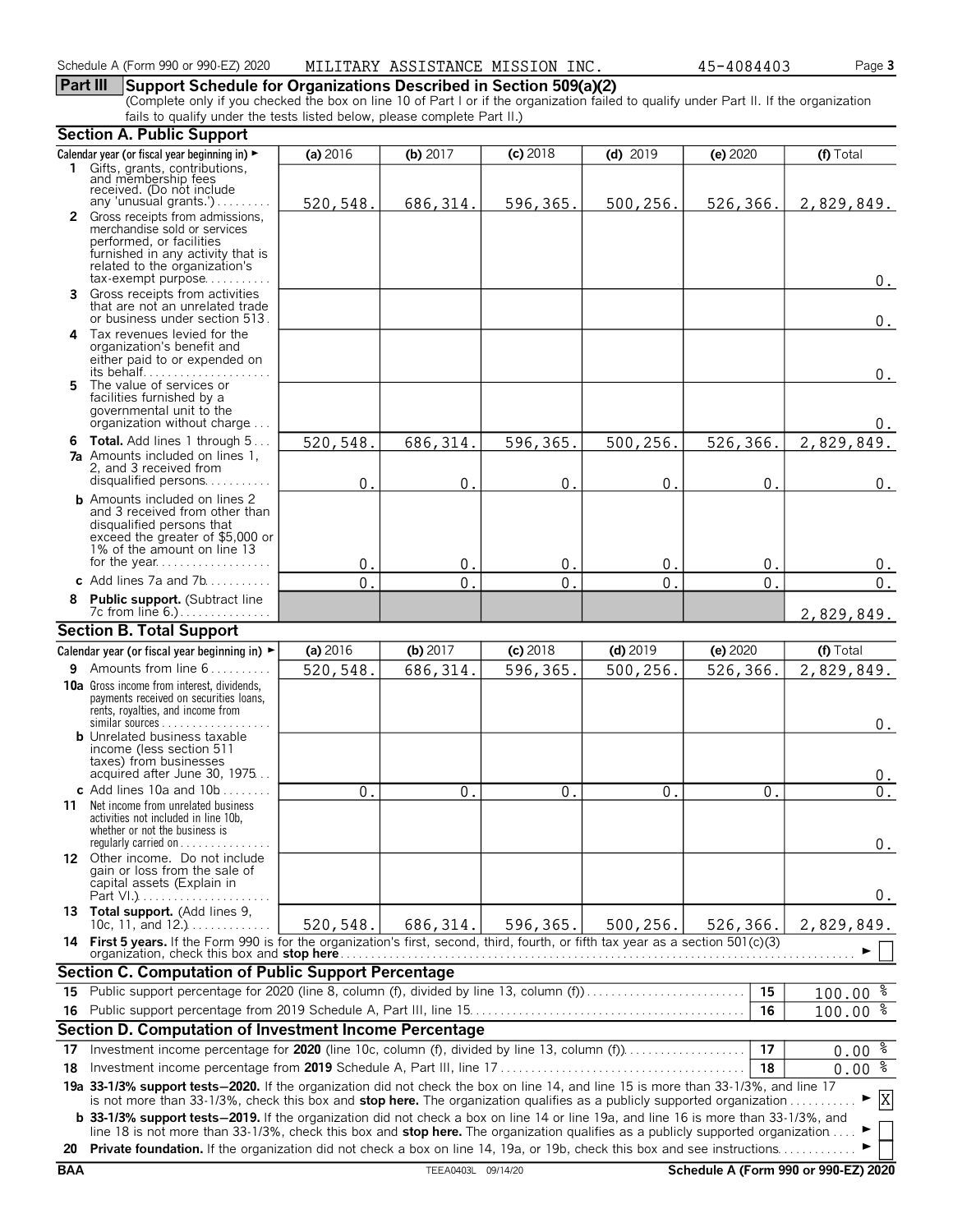#### **Part IV Supporting Organizations**

(Complete only if you checked a box in line 12 on Part I. If you checked box 12a, Part I, complete Sections A and B. If you checked box 12b, Part I, complete Sections A and C. If you checked box 12c, Part I, complete Sections A, D, and E. If you checked box 12d, Part I, complete Sections A and D, and complete Part V.)

#### Section A. All Supporting Organizations

|              |                                                                                                                                                                                                                                                                                                                                                                                                                                                                                                                                                      |                | Yes | No |
|--------------|------------------------------------------------------------------------------------------------------------------------------------------------------------------------------------------------------------------------------------------------------------------------------------------------------------------------------------------------------------------------------------------------------------------------------------------------------------------------------------------------------------------------------------------------------|----------------|-----|----|
|              |                                                                                                                                                                                                                                                                                                                                                                                                                                                                                                                                                      |                |     |    |
|              | 1 Are all of the organization's supported organizations listed by name in the organization's governing documents?<br>If 'No,' describe in Part VI how the supported organizations are designated. If designated by class or purpose, describe<br>the designation. If historic and continuing relationship, explain.                                                                                                                                                                                                                                  | 1              |     |    |
| $\mathbf{2}$ | Did the organization have any supported organization that does not have an IRS determination of status under section<br>509(a)(1) or (2)? If 'Yes,' explain in <b>Part VI</b> how the organization determined that the supported organization was                                                                                                                                                                                                                                                                                                    |                |     |    |
|              | described in section $509(a)(1)$ or (2).                                                                                                                                                                                                                                                                                                                                                                                                                                                                                                             | $\overline{2}$ |     |    |
|              | 3a Did the organization have a supported organization described in section 501(c)(4), (5), or (6)? If 'Yes,' answer lines 3b                                                                                                                                                                                                                                                                                                                                                                                                                         |                |     |    |
|              | and 3c below.                                                                                                                                                                                                                                                                                                                                                                                                                                                                                                                                        | 3a             |     |    |
|              | <b>b</b> Did the organization confirm that each supported organization qualified under section 501 $(c)(4)$ , $(5)$ , or $(6)$ and<br>satisfied the public support tests under section 509(a)(2)? If 'Yes,' describe in Part VI when and how the organization                                                                                                                                                                                                                                                                                        |                |     |    |
|              | made the determination.                                                                                                                                                                                                                                                                                                                                                                                                                                                                                                                              | 3b             |     |    |
|              | c Did the organization ensure that all support to such organizations was used exclusively for section $170(c)(2)(B)$<br>purposes? If 'Yes,' explain in <b>Part VI</b> what controls the organization put in place to ensure such use.                                                                                                                                                                                                                                                                                                                | 3c             |     |    |
|              | 4a Was any supported organization not organized in the United States ('foreign supported organization')? If 'Yes' and<br>if you checked box 12a or 12b in Part I, answer lines 4b and 4c below.                                                                                                                                                                                                                                                                                                                                                      | 4a             |     |    |
|              | <b>b</b> Did the organization have ultimate control and discretion in deciding whether to make grants to the foreign supported<br>organization? If 'Yes,' describe in Part VI how the organization had such control and discretion despite being controlled<br>or supervised by or in connection with its supported organizations.                                                                                                                                                                                                                   | 4b             |     |    |
|              | c Did the organization support any foreign supported organization that does not have an IRS determination under<br>sections 501(c)(3) and 509(a)(1) or (2)? If 'Yes,' explain in <b>Part VI</b> what controls the organization used to ensure that<br>all support to the foreign supported organization was used exclusively for section $170(c)(2)(B)$ purposes.                                                                                                                                                                                    | 4с             |     |    |
|              | 5a Did the organization add, substitute, or remove any supported organizations during the tax year? If 'Yes,' answer lines<br>5b and 5c below (if applicable). Also, provide detail in <b>Part VI</b> , including (i) the names and EIN numbers of the<br>supported organizations added, substituted, or removed; (ii) the reasons for each such action; (iii) the<br>authority under the organization's organizing document authorizing such action; and (iv) how the action was<br>accomplished (such as by amendment to the organizing document). | 5a             |     |    |
|              | <b>b</b> Type I or Type II only. Was any added or substituted supported organization part of a class already designated in the<br>organization's organizing document?                                                                                                                                                                                                                                                                                                                                                                                | 5b             |     |    |
|              | c Substitutions only. Was the substitution the result of an event beyond the organization's control?                                                                                                                                                                                                                                                                                                                                                                                                                                                 | 5c             |     |    |
|              | 6 Did the organization provide support (whether in the form of grants or the provision of services or facilities) to<br>anyone other than (i) its supported organizations, (ii) individuals that are part of the charitable class benefited by one<br>or more of its supported organizations, or (iii) other supporting organizations that also support or benefit one or more of<br>the filing organization's supported organizations? If 'Yes,' provide detail in Part VI.                                                                         | 6              |     |    |
| 7            | Did the organization provide a grant, loan, compensation, or other similar payment to a substantial contributor<br>(as defined in section $4958(c)(3)(C)$ ), a family member of a substantial contributor, or a 35% controlled entity with<br>regard to a substantial contributor? If 'Yes,' complete Part I of Schedule L (Form 990 or 990-EZ).                                                                                                                                                                                                     | 7              |     |    |
|              | 8 Did the organization make a loan to a disqualified person (as defined in section 4958) not described in line 7? If 'Yes,'<br>complete Part I of Schedule L (Form 990 or 990-EZ).                                                                                                                                                                                                                                                                                                                                                                   | ୪              |     |    |
|              | 9a Was the organization controlled directly or indirectly at any time during the tax year by one or more disqualified persons,<br>as defined in section 4946 (other than foundation managers and organizations described in section 509(a)(1) or (2))?<br>If 'Yes,' provide detail in Part VI.                                                                                                                                                                                                                                                       | 9a             |     |    |
|              | <b>b</b> Did one or more disqualified persons (as defined in line 9a) hold a controlling interest in any entity in which the<br>supporting organization had an interest? If 'Yes,' provide detail in Part VI.                                                                                                                                                                                                                                                                                                                                        | 9b             |     |    |
|              | c Did a disqualified person (as defined in line 9a) have an ownership interest in, or derive any personal benefit from,<br>assets in which the supporting organization also had an interest? If 'Yes,' provide detail in Part VI.                                                                                                                                                                                                                                                                                                                    | 9c             |     |    |
|              | 10a Was the organization subject to the excess business holdings rules of section 4943 because of section 4943(f) (regarding<br>certain Type II supporting organizations, and all Type III non-functionally integrated supporting organizations)? If 'Yes,'                                                                                                                                                                                                                                                                                          |                |     |    |
|              | answer line 10b below.                                                                                                                                                                                                                                                                                                                                                                                                                                                                                                                               | 10a            |     |    |
|              | <b>b</b> Did the organization have any excess business holdings in the tax year? (Use Schedule C, Form 4720, to determine<br>whether the organization had excess business holdings.).                                                                                                                                                                                                                                                                                                                                                                | 10b            |     |    |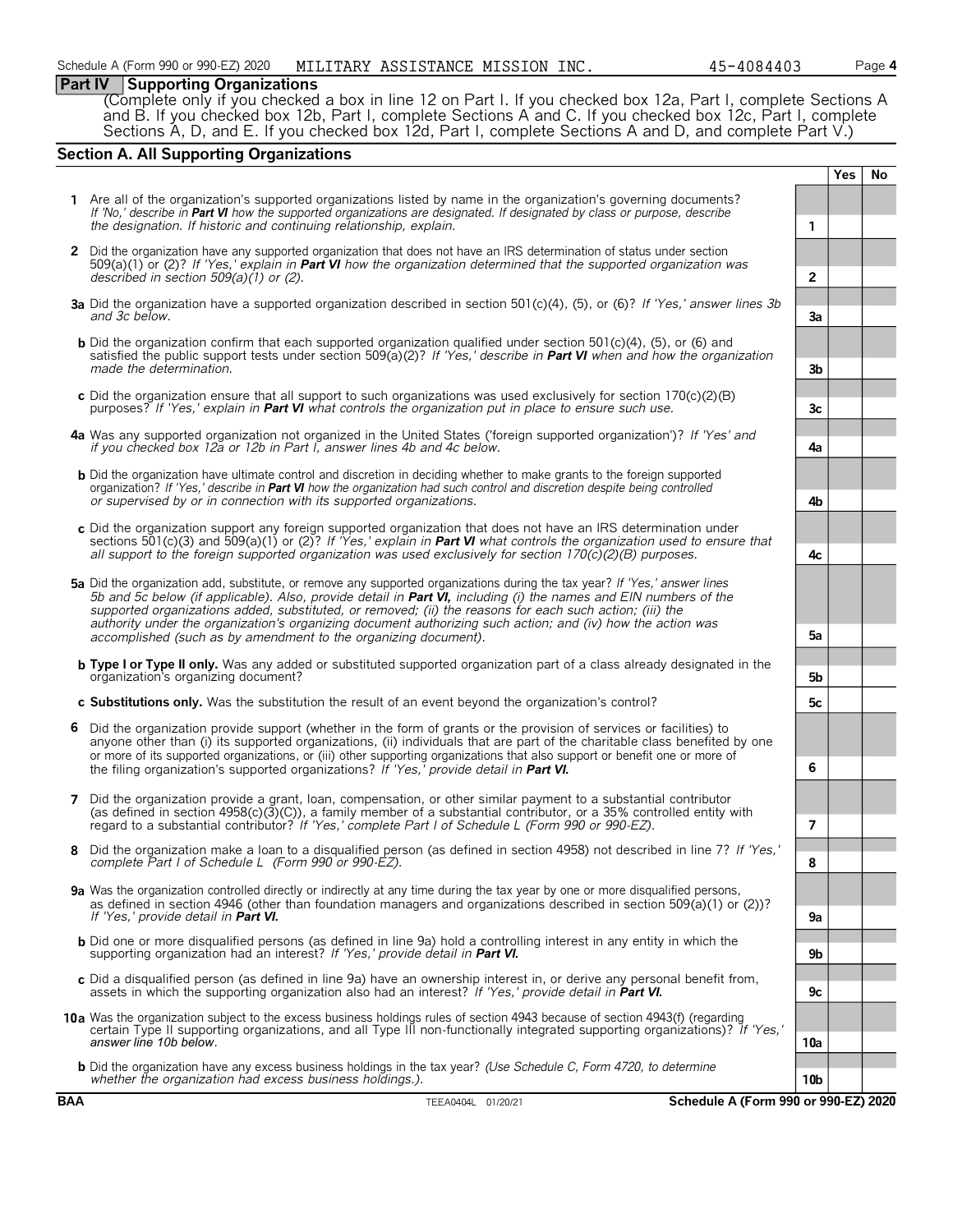| <b>Part IV</b>                                                                                                              | <b>Supporting Organizations (continued)</b>                                             |      |  |  |  |
|-----------------------------------------------------------------------------------------------------------------------------|-----------------------------------------------------------------------------------------|------|--|--|--|
|                                                                                                                             |                                                                                         | Yes. |  |  |  |
|                                                                                                                             | Has the organization accepted a gift or contribution from any of the following persons? |      |  |  |  |
| a A person who directly or indirectly controls, either alone or together with persons described in lines 11b and 11c below, |                                                                                         |      |  |  |  |
|                                                                                                                             | the governing body of a supported organization?<br>11a                                  |      |  |  |  |

**b** A family member of a person described in line 11a above? **b** A family member of a person described in line 11a above?

**c** A 35% controlled entity of a person described in line 11a or 11b above? If 'Yes' to line 11a, 11b, or 11c, provide detail in **Part VI.**  $\vert$  11c

#### Section B. Type I Supporting Organizations

- 1 Did the governing body, members of the governing body, officers acting in their official capacity, or membership of one or more supported organizations have the power to regularly appoint or elect at least a majority of the organization's officers, directors, or trustees at all times during the tax year? If 'No,' describe in Part VI how the supported organization(s) effectively operated, supervised, or controlled the organization's activities. If the organization had more than one supported organization, describe how the powers to appoint and/or remove officers, directors, or trustees were allocated among the supported organizations and what conditions or restrictions, if any, applied to such powers during the tax year.<br>during the tax year.
- 2 Did the organization operate for the benefit of any supported organization other than the supported organization(s) that operated, supervised, or controlled the supporting organization? If 'Yes,' explain in Part VI how providing such benefit carried out the purposes of the supported organization(s) that operated, supervised, or controlled the  $s$ -supporting organization.  $\begin{bmatrix} 2 \end{bmatrix}$

#### Section C. Type II Supporting Organizations

Yes | No 1 Were a majority of the organization's directors or trustees during the tax year also a majority of the directors or trustees  $\vert$ of each of the organization's supported organization(s)? If 'No,' describe in Part VI how control or management of the supporting organization was vested in the same persons that controlled or managed the supported organization(s).

#### Section D. All Type III Supporting Organizations

| 1 Did the organization provide to each of its supported organizations, by the last day of the fifth month of the<br>organization's tax year, (i) a written notice describing the type and amount of support provided during the prior tax<br>year, (ii) a copy of the Form 990 that was most recently filed as of the date of notification, and (iii) copies of the                   |  |  |
|---------------------------------------------------------------------------------------------------------------------------------------------------------------------------------------------------------------------------------------------------------------------------------------------------------------------------------------------------------------------------------------|--|--|
| organization's governing documents in effect on the date of notification, to the extent not previously provided?                                                                                                                                                                                                                                                                      |  |  |
| 2 Were any of the organization's officers, directors, or trustees either (i) appointed or elected by the supported                                                                                                                                                                                                                                                                    |  |  |
| organization(s) or (ii) serving on the governing body of a supported organization? If No, explain in <b>Part VI</b> how<br>the organization maintained a close and continuous working relationship with the supported organization(s).                                                                                                                                                |  |  |
| 3 By reason of the relationship described in line 2, above, did the organization's supported organizations have a significant<br>voice in the organization's investment policies and in directing the use of the organization's income or assets at<br>all times during the tax year? If 'Yes,' describe in <b>Part VI</b> the role the organization's supported organizations played |  |  |
| in this regard.                                                                                                                                                                                                                                                                                                                                                                       |  |  |

#### Section E. Type III Functionally Integrated Supporting Organizations

- 1 Check the box next to the method that the organization used to satisfy the Integral Part Test during the year (see instructions).
	- $a \mid \cdot$  The organization satisfied the Activities Test. Complete line 2 below.
	- $\mathbf{b}$  The organization is the parent of each of its supported organizations. Complete line 3 below.
	- $c$  The organization supported a governmental entity. Describe in **Part VI** how you supported a governmental entity (see instructions).

#### 2 Activities Test. Answer lines 2a and 2b below. The state of the state of the state of the No of the No of the No

- a Did substantially all of the organization's activities during the tax year directly further the exempt purposes of the supported organization(s) to which the organization was responsive? If 'Yes,' then in Part VI identify those supported strained the strained the strained the strained the strained the strained the strained the strained the organizations and explain how these activities directly furthered their exempt purposes, how the organization was responsive to those supported organizations, and how the organization determined that these activities constituted substantially all of its activities. 2a
- b Did the activities described in line 2a, above, constitute activities that, but for the organization's involvement, one or more of the organization's supported organization(s) would have been engaged in? If 'Yes,' explain in Part VI the reasons for the organization's position that its supported organization(s) would have engaged in these activities but for the organization's involvement. We cappened eigenedicting measurement and employment.
- 3 Parent of Supported Organizations. Answer lines 3a and 3b below.
- a Did the organization have the power to regularly appoint or elect a majority of the officers, directors, or trustees of each of the supported organizations? If 'Yes' or 'No,' provide details in **Part VI.**  $\begin{array}{|l|l|} \hline \end{array}$  3a
- **b** Did the organization exercise a substantial degree of direction over the policies, programs, and activities of each of its<br>supported organizations? If 'Yes.' describe in **Part VI** the role played by the organization in supported organizations? If 'Yes,' describe in **Part VI** the role played by the organization in this regard.

Yes | No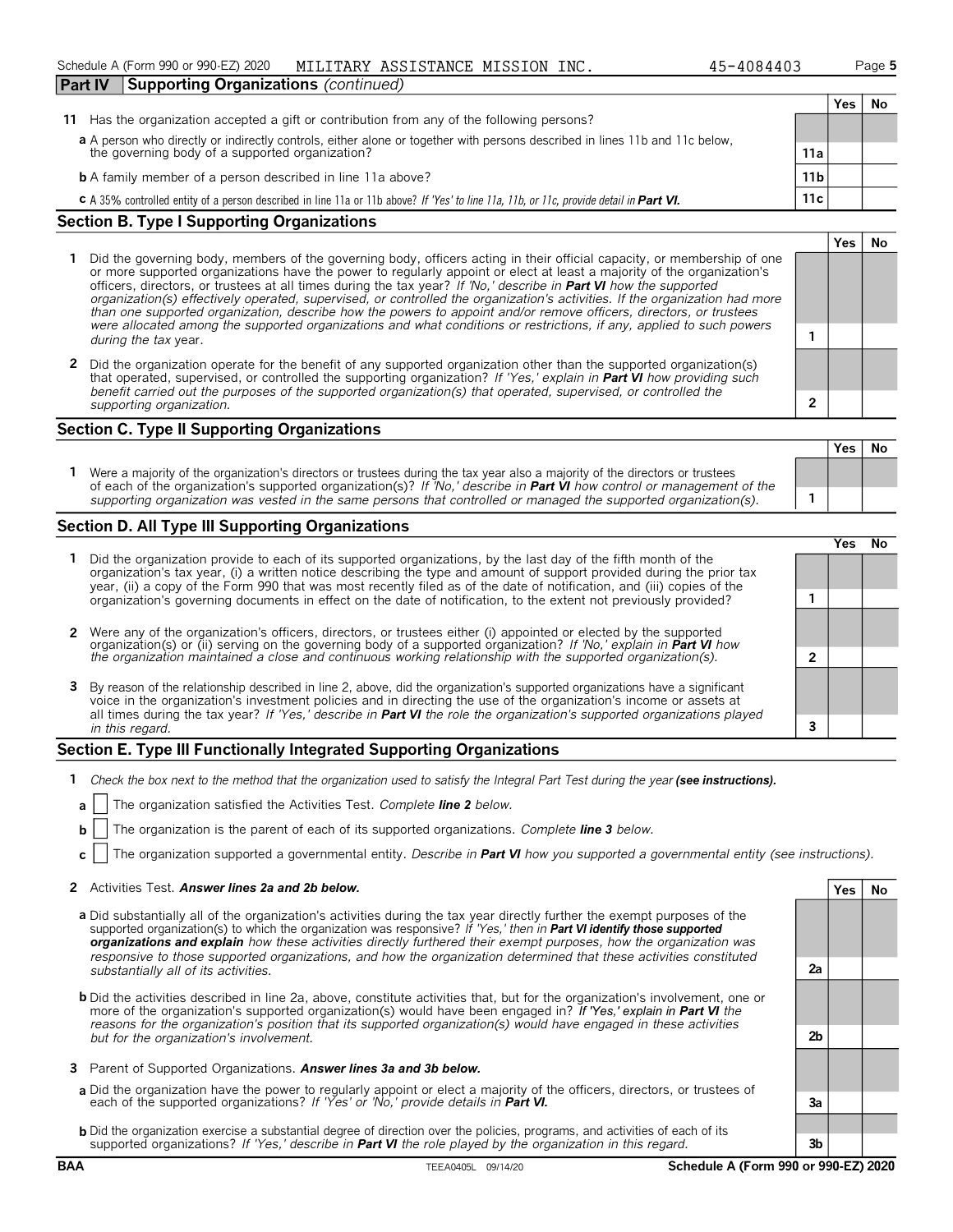## Schedule A (Form 990 or 990-EZ) 2020 MILITARY ASSISTANCE MISSION INC. 45-4084403 Page 6

#### Part V Type III Non-Functionally Integrated 509(a)(3) Supporting Organizations

1 Check here if the organization satisfied the Integral Part Test as a qualifying trust on Nov. 20, 1970 (explain in Part VI). See instructions. All other Type III non-functionally integrated supporting organizations must

|                | Section A - Adjusted Net Income                                                                                                                                                                                |                | (A) Prior Year | (B) Current Year<br>(optional) |
|----------------|----------------------------------------------------------------------------------------------------------------------------------------------------------------------------------------------------------------|----------------|----------------|--------------------------------|
|                | 1 Net short-term capital gain                                                                                                                                                                                  | $\mathbf{1}$   |                |                                |
| $\mathbf{2}^-$ | Recoveries of prior-year distributions                                                                                                                                                                         | $\overline{2}$ |                |                                |
| 3              | Other gross income (see instructions)                                                                                                                                                                          | 3              |                |                                |
| 4              | Add lines 1 through 3.                                                                                                                                                                                         | 4              |                |                                |
| 5              | Depreciation and depletion                                                                                                                                                                                     | 5              |                |                                |
| 6              | Portion of operating expenses paid or incurred for production or collection of gross<br>income or for management, conservation, or maintenance of property held for<br>production of income (see instructions) | 6              |                |                                |
|                | 7 Other expenses (see instructions)                                                                                                                                                                            | $\overline{7}$ |                |                                |
| 8              | Adjusted Net Income (subtract lines 5, 6, and 7 from line 4)                                                                                                                                                   | 8              |                |                                |
|                | <b>Section B - Minimum Asset Amount</b>                                                                                                                                                                        |                | (A) Prior Year | (B) Current Year<br>(optional) |
|                | 1 Aggregate fair market value of all non-exempt-use assets (see instructions for short<br>tax year or assets held for part of year):                                                                           |                |                |                                |
|                | a Average monthly value of securities                                                                                                                                                                          | 1a             |                |                                |
|                | <b>b</b> Average monthly cash balances                                                                                                                                                                         | 1 <sub>b</sub> |                |                                |
|                | c Fair market value of other non-exempt-use assets                                                                                                                                                             | 1c             |                |                                |
|                | <b>d Total</b> (add lines 1a, 1b, and 1c)                                                                                                                                                                      | 1d             |                |                                |
|                | e Discount claimed for blockage or other factors<br>(explain in detail in <b>Part VI</b> ):                                                                                                                    |                |                |                                |
|                | <b>2</b> Acquisition indebtedness applicable to non-exempt-use assets                                                                                                                                          | $\overline{2}$ |                |                                |
| 3              | Subtract line 2 from line 1d.                                                                                                                                                                                  | 3              |                |                                |
| 4              | Cash deemed held for exempt use. Enter 0.015 of line 3 (for greater amount,<br>see instructions).                                                                                                              | 4              |                |                                |
| 5              | Net value of non-exempt-use assets (subtract line 4 from line 3)                                                                                                                                               | 5              |                |                                |
| 6              | Multiply line 5 by 0.035.                                                                                                                                                                                      | 6              |                |                                |
| 7              | Recoveries of prior-year distributions                                                                                                                                                                         | $\overline{7}$ |                |                                |
| 8              | Minimum Asset Amount (add line 7 to line 6)                                                                                                                                                                    | 8              |                |                                |
|                | Section C - Distributable Amount                                                                                                                                                                               |                |                | <b>Current Year</b>            |
| 1.             | Adjusted net income for prior year (from Section A, line 8, column A)                                                                                                                                          | $\mathbf{1}$   |                |                                |
| $\mathbf{2}$   | Enter 0.85 of line 1.                                                                                                                                                                                          | $\overline{2}$ |                |                                |
|                | 3 Minimum asset amount for prior year (from Section B, line 8, column A)                                                                                                                                       | 3              |                |                                |
| 4              | Enter greater of line 2 or line 3.                                                                                                                                                                             | 4              |                |                                |
| 5.             | Income tax imposed in prior year                                                                                                                                                                               | 5              |                |                                |
| 6              | Distributable Amount. Subtract line 5 from line 4, unless subject to emergency<br>temporary reduction (see instructions).                                                                                      | 6              |                |                                |
|                |                                                                                                                                                                                                                |                |                |                                |

7  $\parallel$  Check here if the current year is the organization's first as a non-functionally integrated Type III supporting organization (see instructions).

BAA Schedule A (Form 990 or 990-EZ) 2020